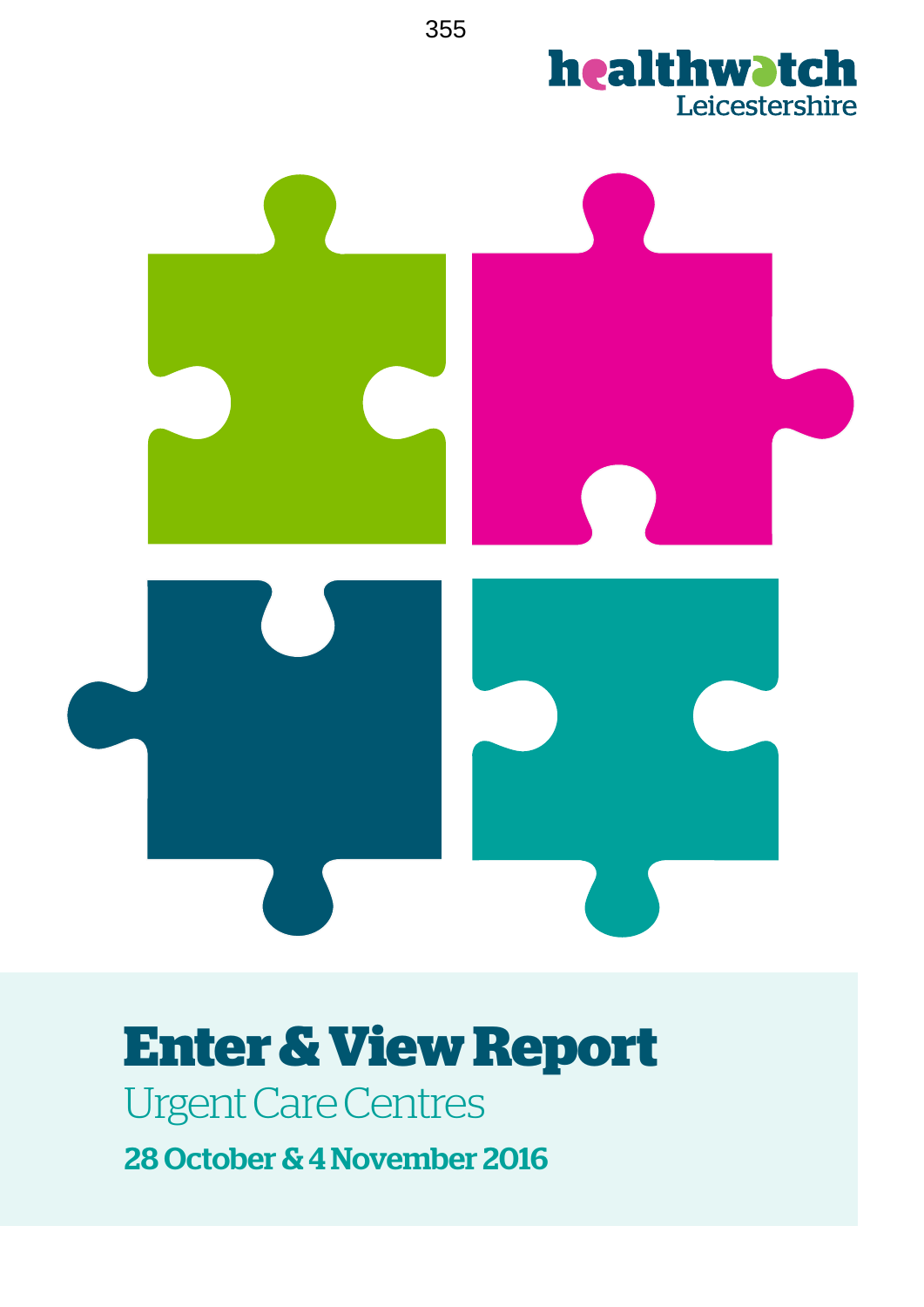#### **Acknowledgements**

Healthwatch Leicestershire would like to thank the service providers, patients and Urgent Care Centre staff for their contribution to the Enter & View Programme.

#### **Disclaimer**

Please note that this report relates to findings observed on Friday 28 October 2016 and Friday 4 November 2016. Our report relates to this specific visit to this service and is not representative of the experiences of all patients and staff, only an account of what was observed and contributed at the time.

## **What is Healthwatch?**

**Healthwatch is the independent consumer champion to gather and represent the views of the public. We have significant statutory powers to ensure the voice of the consumer is strengthened and heard by those who commission, deliver and regulate health and care services. Part of the local Healthwatch Programme is to carry out Enter & View visits.** 

## **What is Enter & View?**

Enter & View visits are conducted by a small team of trained volunteers, with Healthwatch staff, who are prepared as 'Authorised Representatives' to conduct visits to health and social care premises to find out how they are being run and make recommendations where there are areas for improvements.

## **Enter & View is the opportunity for Healthwatch Leicestershire to:**

- § Enter publicly funded health and social care premises to see and hear consumer experiences about the service
- Observe how the service is delivered, often by using a themed approach
- Collect the views of service users (patients and residents) at the point of service delivery including staff views
- Collect the views of carers and relatives
- Observe the nature and quality of services
- § Collect evidence-based feedback
- Report to providers, the Care Quality Commission (CQC), Local Authorities, Commissioners, Healthwatch England and other relevant partners.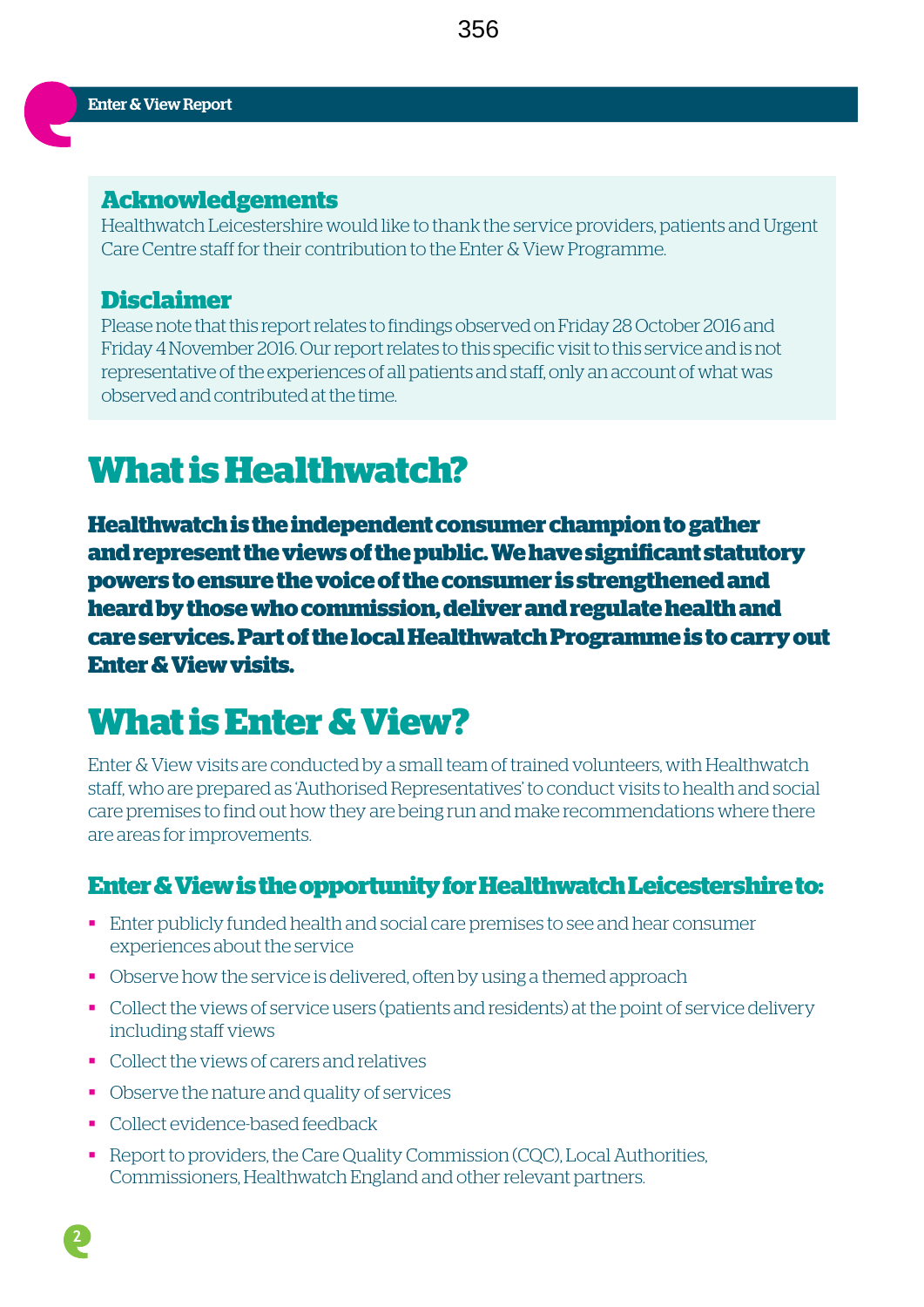Enter & View Report

Enter & View visits are carried out as 'announced visits' where arrangements are made between the Healthwatch team and the service provider, or if certain circumstances dictate as 'unannounced' visits.

Enter & View visits can happen if people tell us there is a problem with a service but, equally, they can occur when services have a good reputation – so we can learn about and share examples of what they do well from the perspective of people who experience the service first hand.

## **Purpose of the visit**

- View an Urgent Care Centre and how it works
- Observe the delivery of care to patients
- Observe what support is used by the centre for patients
- Capture the experience of patients, their families or carers and staff of an Urgent Care **Centre**

## **Strategic drivers**

- Healthwatch Leicestershire (HWL) has a focus on promoting pathways of access to pharmacies, **Urgent Care Centres**, Out of Hours availability and NHS 111 service.
- During our Summer Tour<sup>1</sup> last year, we found 40% of people were unsure where to find their nearest Urgent Care Centre (UCC). We have used that insight to design a new leaflet '#YourVoiceCounts'<sup>2</sup> to raise awareness about how to access these vital services which was distributed during our Summer Tour 2016.
- We wanted to see an UCC working first hand and to find out if the people that use the UCC are using the right service for their treatment.

<sup>1</sup> https://goo.gl/HkgJfD

<sup>2</sup> https://goo.gl/MDhrFP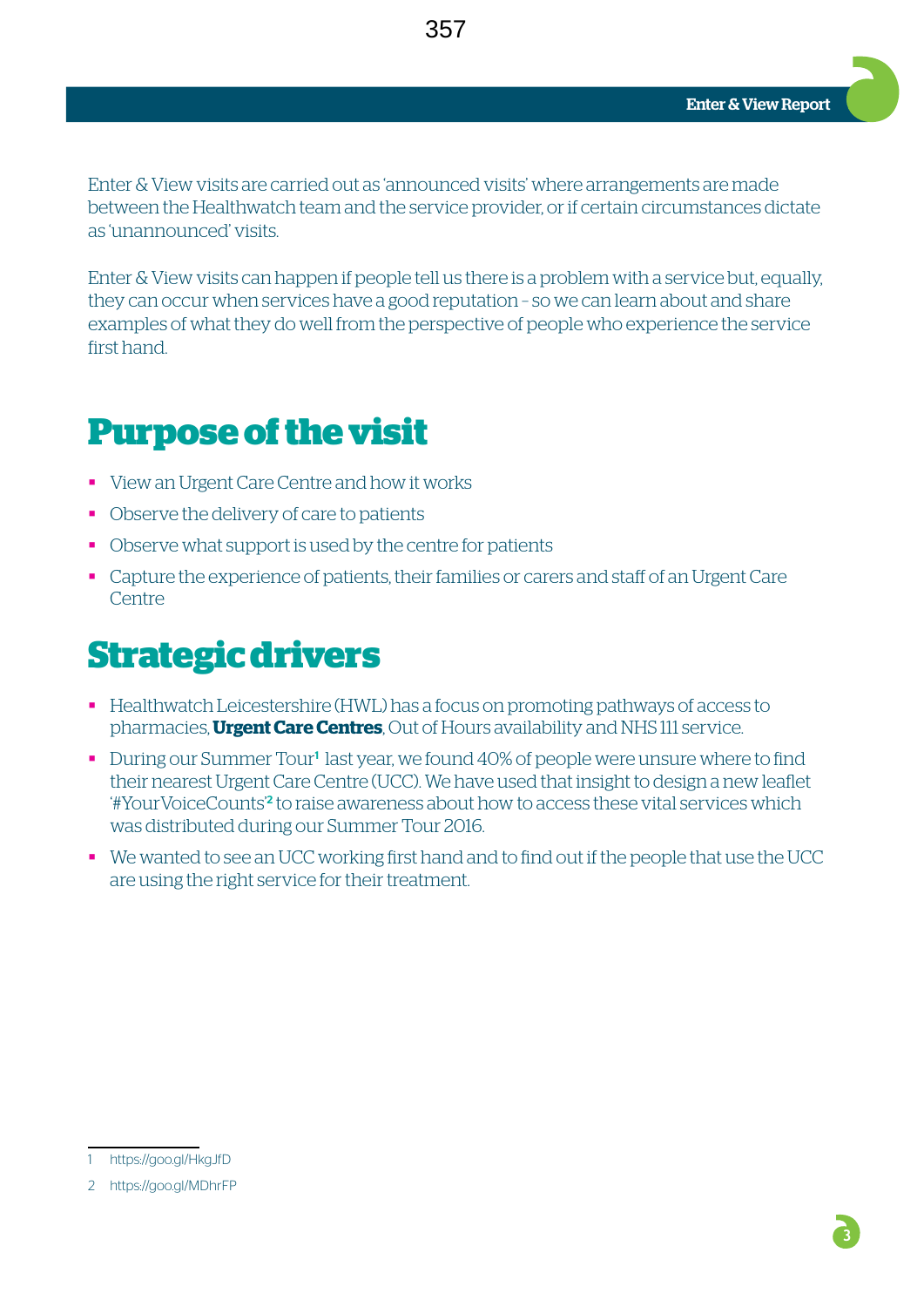358

**4**

## **Methodology**

#### All the Enter and View visits were announced.

This report summarises our observations and themes from Enter & Views in four UCCs.

Over the four visits we spoke to 45 patients and 10 staff members. The four UCCs visited in Leicestershire were:

- § Loughborough Urgent Care Centre Friday 28 October 2016
- § Oadby Urgent Care Centre Friday 4 November 2016
- § Market Harborough District Hospital Friday 4 November 2016
- § Melton Mowbray Hospital Friday 4 November 2016

The visits took place on two separate Fridays due to authorised representatives capacity and availability. All the visits took place between 4pm – 7pm. We were aware that some of the UCCs opened at 5pm. By starting our visits at 4pm, we were able to make our observations and see any handovers that took place.

We contacted the providers for the services to arrange pre-meetings. We met with the Vocare Clinical and Operational Lead and the staff team a couple of weeks before our visits. We were able to discuss what our plans would be for the three centres (Oadby, Market Harborough and Melton Mowbray) we were to visit in East Leicestershire.

We contacted the providers for Loughborough UCC to see if they wanted a pre-meeting before our visit but they did not feel that this was necessary.

On the day of our visits to each UCC we met with staff members before we conducted our visit. We created a survey that we used to ask patients about their experiences of the service. The questions focused on waiting times, access, reasons for attending the UCC and patient information. The authorised representatives explained to everyone they spoke to why they were there and left them with a Healthwatch Leicestershire leaflet.

A large proportion of the visit was observational, involving the authorised representatives observing the surroundings to gain an understanding of how patients engaged with staff members and the facilities.

At the end of each visit, we discussed our findings with the providers who were able to provide clarity on some of our observations.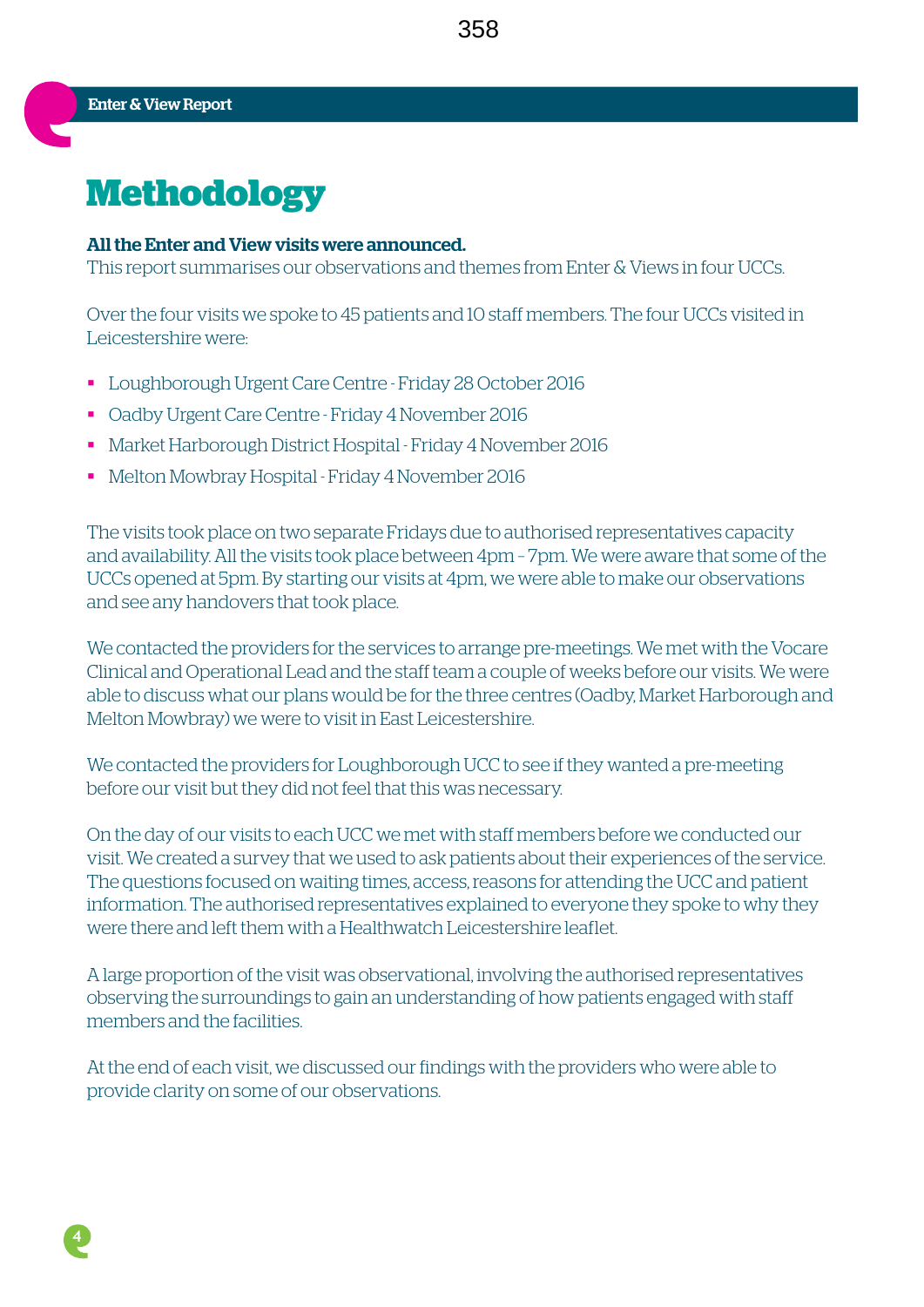## **Description of the Urgent Care Centres in Leicestershire**

359

Urgent Care Centres treat patients for injuries and illnesses that require immediate attention, but are not life threatening. Urgent care centres offer access to a range of treatment for minor illnesses and injuries including, lacerations, stomach upsets, burns and strains.



At the time of our visit, the evidence is that the UCCs provides a very good standard of care. The majority of the patients that we spoke to were very positive about their experience at the UCC and the treatment they had received.

The main body of our report is divided into four individual sections for the four UCCs that we visited. The results of each individual visit are provided, including; access to the UCC, reception and waiting areas, information for patients, patient facilities and what patients told us about the services. We have also listed recommendations for each separate service.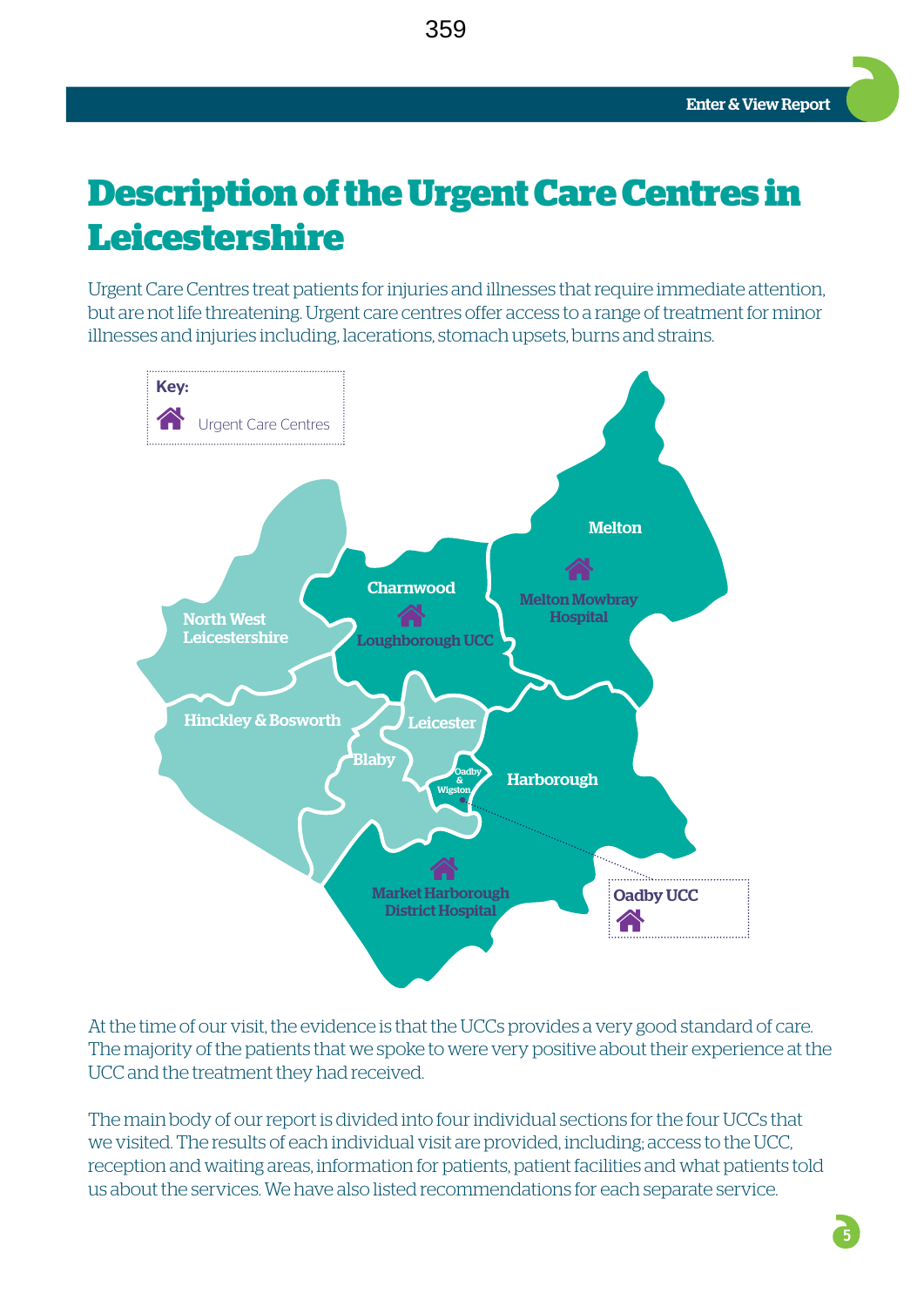## **Service Provider Feedback**

This report was agreed with both service providers as factually accurate and their full responses can be found in the report.

Derbyshire Health United (DHU) Health Care CIC said that they look forward to continuing a good relationship with HWL in the future.

Northern Doctors Urgent Care Limited (Vocare) thanked the Enter and View team for conducting the visit and appreciated the useful feedback and comments provided.

## **Overall summary of findings**

Following the visits, we have collated the findings that emerge across **all four UCCs** so that these can be considered and taken forward by all the providers across Leicestershire as follows:

- 1. All patients were seen within two hours of arriving at an UCC. We saw evidence that children and older people were given priority if necessary.
- 2. From the data captured, patients were unsure what illnesses and injuries can be treated at an UCC.
- 3. Water was available to all patients at all UCCs. However, patients told us that they would like hot drink/ vending machine facilities available after 5pm.
- 4. The majority of patients had not heard of the 'NHS Now' App.
- 5. Patients did not know the process for triage or have a good understanding of the NHS 111 service. Information about the NHS 111 service was not displayed prominently in all of the UCCs.
- 6. We saw evidence of clean and welcoming reception and waiting areas.
- 7. Patients were unaware of the opening hours for the UCCs and whether X-ray facilities were provided.
- 8. From the data captured, patients had either been unsuccessful in getting a GP appointment that day or at short notice and had therefore made the decision to visit the UCC for immediate treatment.
- 9. Although local late night pharmacy information was available on asking, this was not displayed in the waiting areas.
- 10. Dedicated noticeboards with information about UCC services available for patients were not available in all the UCCs.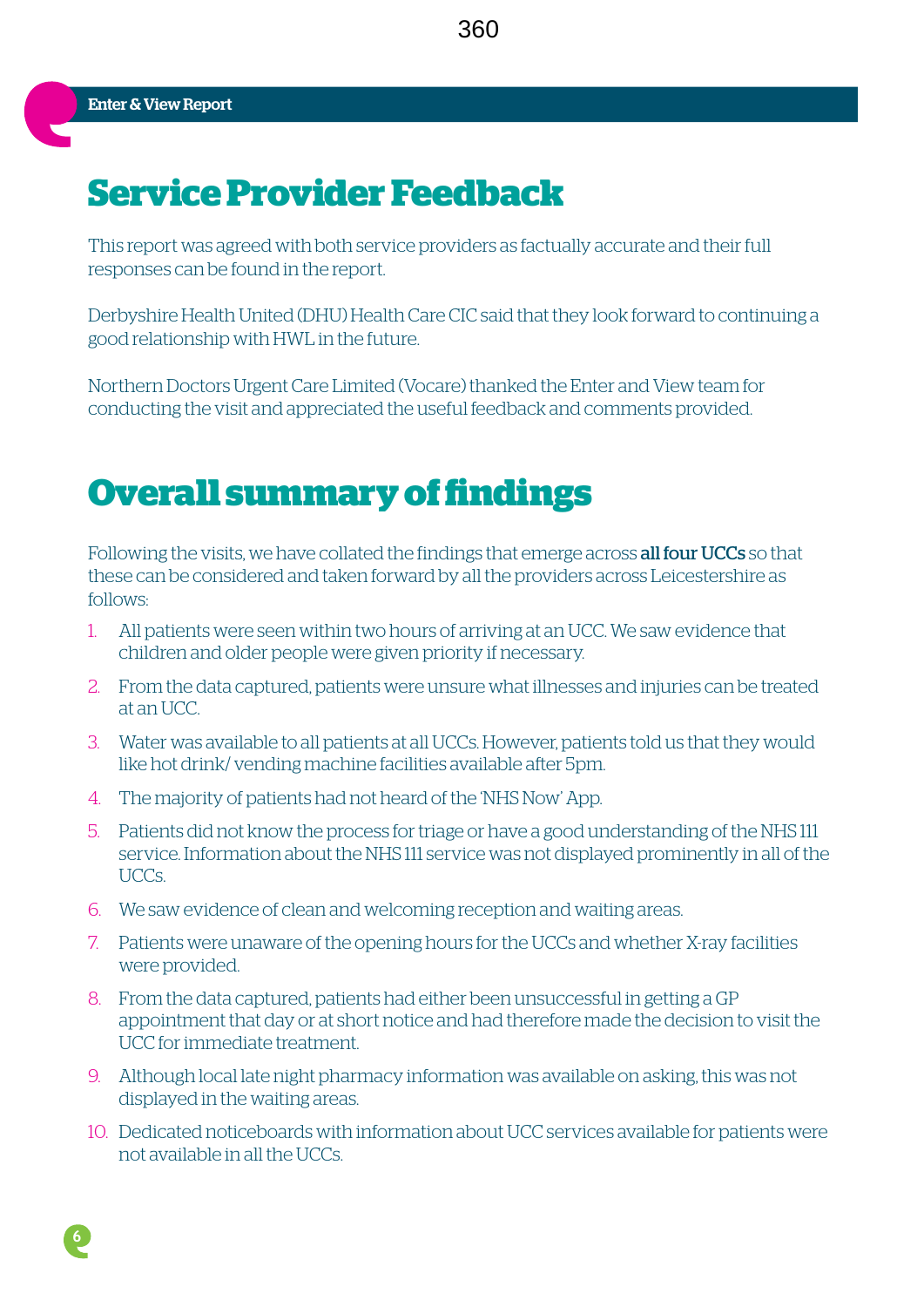## **Results of Individual Visits**

## **Loughborough Urgent Care Centre**

| <b>Address</b>                                                | Loughborough Urgent Care Centre Hospital Way<br>Loughborough.<br><b>Leicestershire</b><br><b>LE115JY</b> |
|---------------------------------------------------------------|----------------------------------------------------------------------------------------------------------|
| <b>Service Provider</b>                                       | <b>DHU Health Care CIC</b>                                                                               |
| <b>Service Commissioner</b>                                   | <b>West Leicestershire Clinical Commissioning Group</b>                                                  |
| Date and time of visit                                        | <b>Friday 28 October 2016</b><br>4pm-7pm                                                                 |
| <b>Authorised</b><br>representatives<br>undertaking the visit | <b>2 - Authorised Representatives</b><br>1 - Staff Lead                                                  |

361

## **Services available**

Loughborough UCC is open 24 hours all year round. X-ray facilities are available between 9am-5pm, 7 days a week except on bank holidays which is between 10am-2pm.

## **Access to Loughborough UCC**

Loughborough Urgent Care Centre (UCC) is based at Loughborough Hospital, which is a community hospital with two inpatient wards.

The Loughborough UCC is well signposted from the hospital road entrance. There is a large free car park directly outside the entrance to the Loughborough UCC with disabled spaces and well-marked off drop off zones. The Loughborough UCC is accessed via two large automatic doors. We observed patients accessing the centre with ease. In the hospital entrance, there were wheelchairs available for patient use.

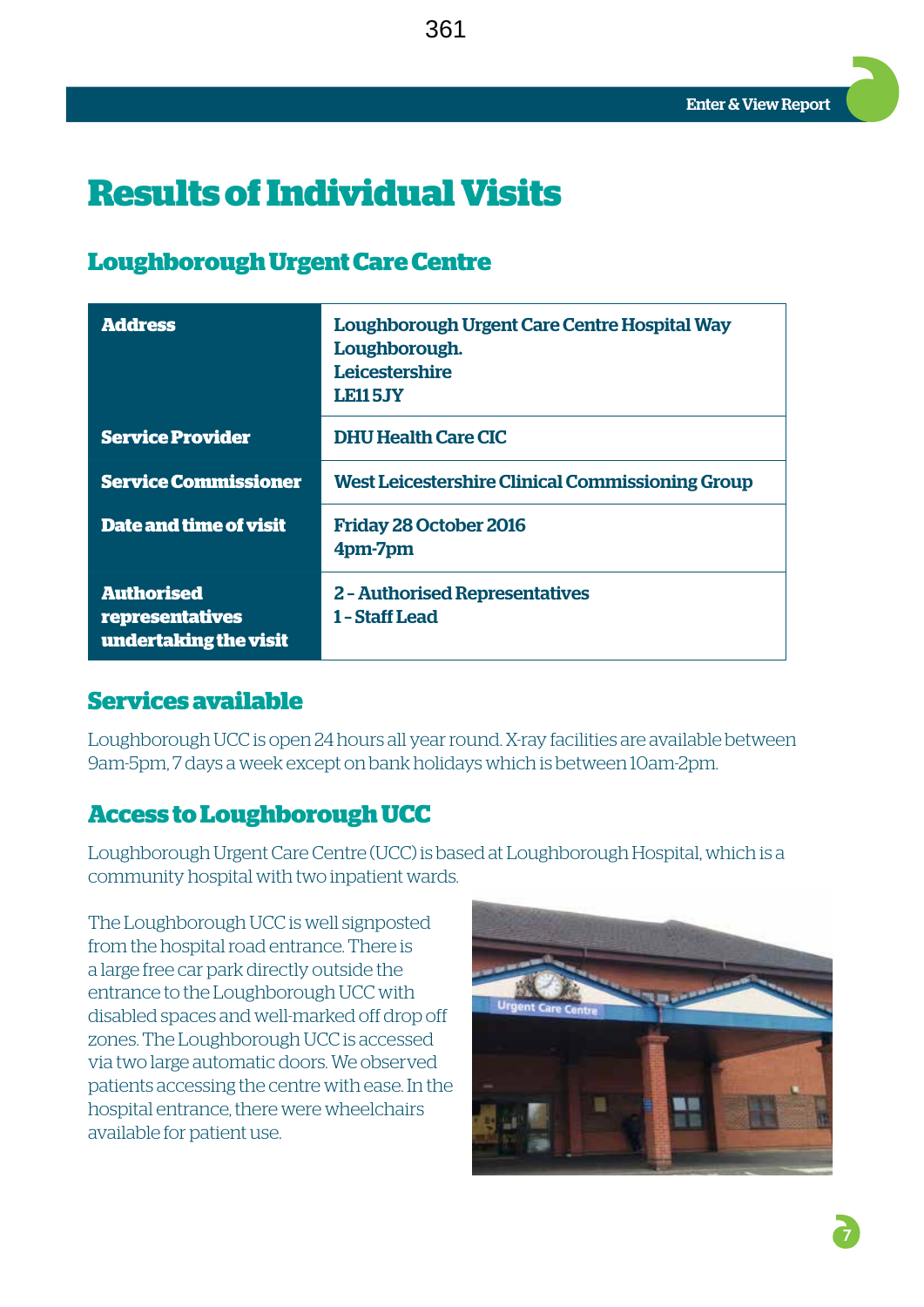### **Reception and waiting area**

The Healthwatch team was given a friendly and warm welcome by the receptionists and staff on arrival. There were two receptionists on duty and we observed that patients were given a form to fill in on arrival and were asked to wait to be seen. The reception desk had two levels – a higher and lower section. There was a hearing loop sign to indicate that this was in operation.

There were ample seats available in the seating area. The chairs were clean and had no rips or tears in the padding. We did note that there were no high back chairs available. On tables, there was a variety of magazines available for patients to read.

We noted that there was a large television in the waiting room that was not in use. We asked the staff if the television was ever used and were told that it was not.

## **Information for patients and visitors**

There is a large noticeboard in the waiting area with patient information about the services available. The notices were informative, although we did not observe any patients reading the notices during our visit.

The majority of patients were seen between 30 minutes and 2 hours. There was no information on estimated waiting times displayed in the Loughborough UCC but there was a sign to indicate that waiting times may vary. Some patients felt that they waited a long time and would have liked to have the estimated waiting time on display. We also observed that there was no clock in the reception area.





Please be aware waiting times may vary with prolonged waits expected when we have an increase in numbers of patients and/or complexities.

Patients will be seen in order of medical need not necessarily time order.

Please be patient and mindful of others whilst waiting.

Thank you

**8**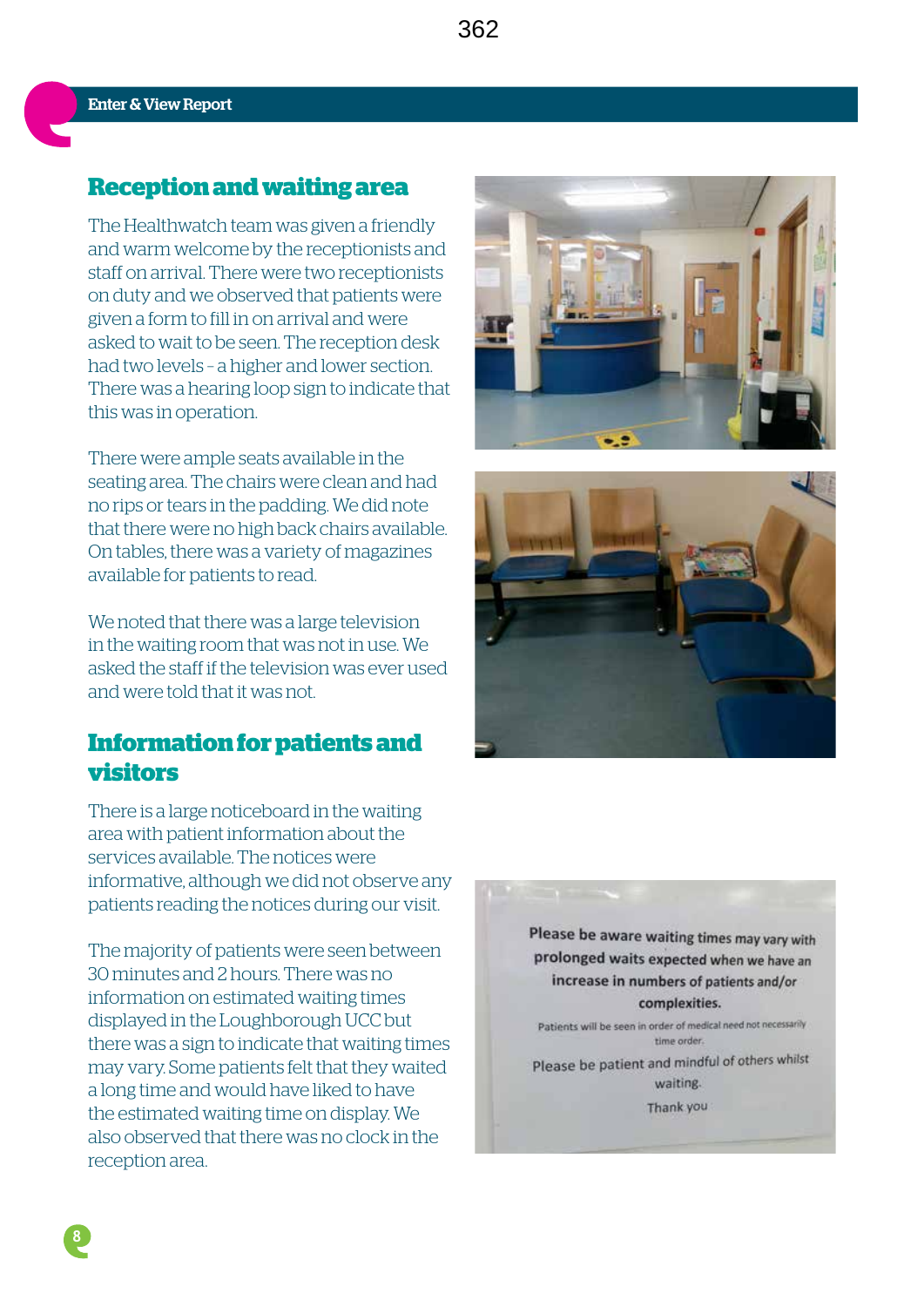We noted that patients were able to leave comments or complaints in a number of ways. There was a Care Quality Commission (CQC) comments box on the reception desk inviting people to 'tell us about your care'. Near to the door, there were DHU Health Care CIC (who are the providers) information leaflets and feedback postcards available, that people could complete to leave their feedback.

363

## **Patient facilities**

There was an area for small children with a colourful wall mural and small seating area. There were colouring pens and paper available. We observed families using this area.

The Woman's Royal Voluntary Services (WRVS) run a coffee shop at the hospital. The coffee shop is not open after 5pm. A water machine is available to patients, however there are no hot drinks facilities or vending machines available when the WRVS coffee bar is closed. Patients and their relatives told us that they would like to be able to get a hot drink in the UCC whilst waiting to be seen.



Male, female, disabled toilets and baby changing facilities were clearly labelled and accessible from the waiting area. It was noted that the disabled toilet door closure was not working. This meant that the door did not close completely unless anyone was using it. As the toilets all had eco lighting that shut off when the facilities are not in use, this meant that the light remained on and patients were unsure if anyone was already inside.

Inside the disabled toilets were two bins for different waste, however there were no signs to indicate to patients which bin to use.

We did not see a list of late night pharmacies on display. We asked the staff if they provide this information and we were able to obtain a list from the reception staff. However, there are no notices to let patients know this.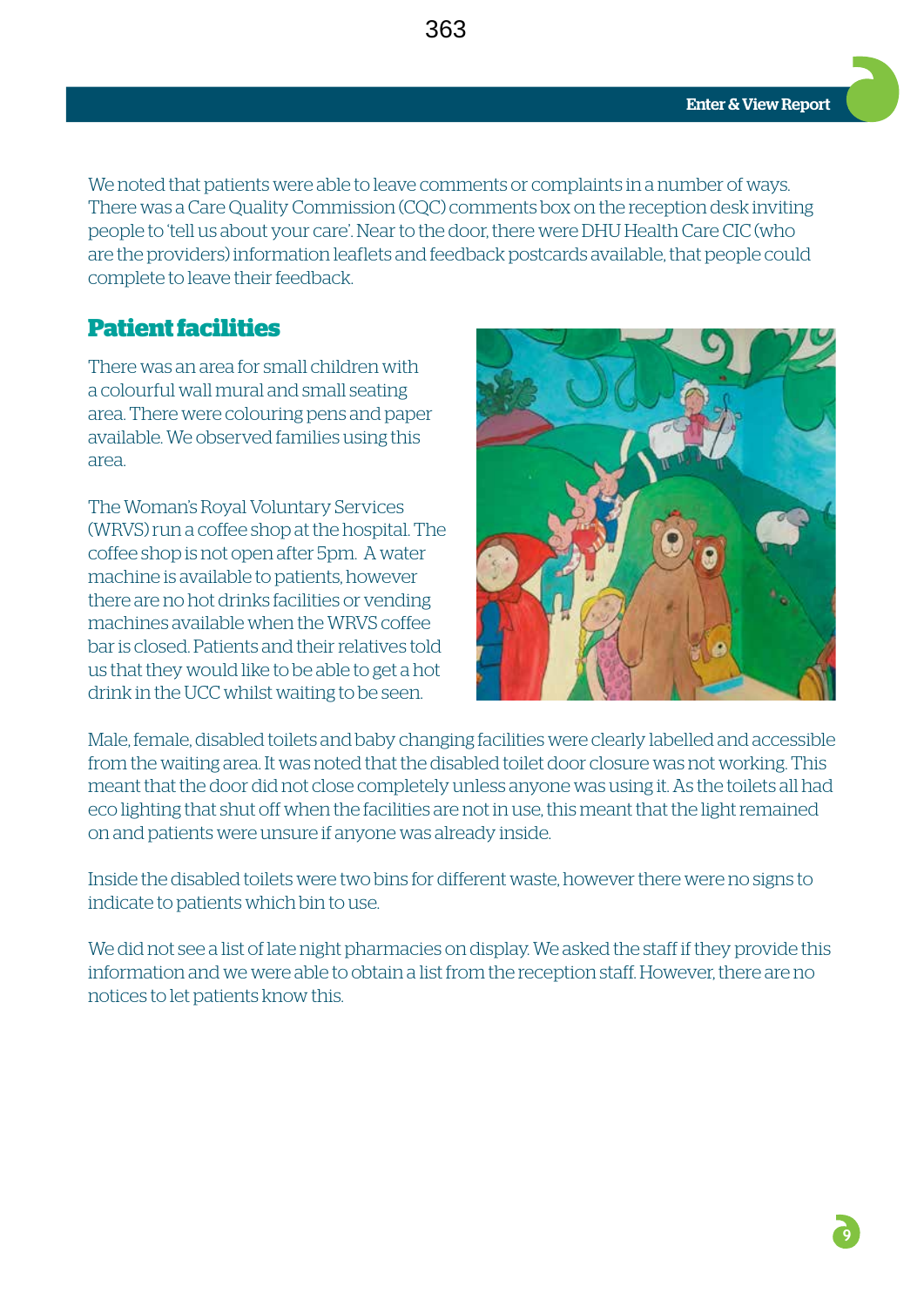## **What patients told us**



Patients were very complimentary about the staff customer care.

Over a third of patients (7) had visited the UCC before. Nine patients were at the UCC because they were unable to access an appointment at their own GP Practice and felt that they needed treatment that day so self-referred to the UCC.

Three of the patients were children who had been referred directly to the UCC from their secondary school due to injuries sustained that afternoon. They all reported that they had a positive experience at the UCC.

There were a number of students from Loughborough University who had been to see a GP and had been referred to Leicester Royal Infirmary A&E rather than the UCC. These students told us that they had decided that their conditions were not life threatening and had made their own decision to come to the UCC instead of going to A&E as they felt that the UCC was the most appropriate service for them.

Patients told us that they were unsure what the X-ray facilities times were and the opening times for the UCC – even though the UCC is open 365 days a year.

All of the patients that we spoke to had no knowledge of the 'NHS Now' App.

#### **Recommendations**

**10**

## This report highlights the good practice that we observed and reflects the appreciation that patients felt about the care and support provided. The following recommendations reflect the findings from the Enter & View visit.

We have included the **service provider response** below each recommendation where available.

- **1.** Review signage and consider displaying X-ray facilities times for patients and a sign that indicates the UCC is a 24-hour service open all year round. We are putting signs up regarding opening times for x-ray facilities and that the UCC is open 24/7.
- **2.** Consider a larger display for treatment times and a list of what can be treated at an UCC. We are putting signs up regarding treatment times although will be approximate.
- **3.** Review the use of the television in the waiting area. This is being picked up with the supplier (Pro Vision) and taken forward.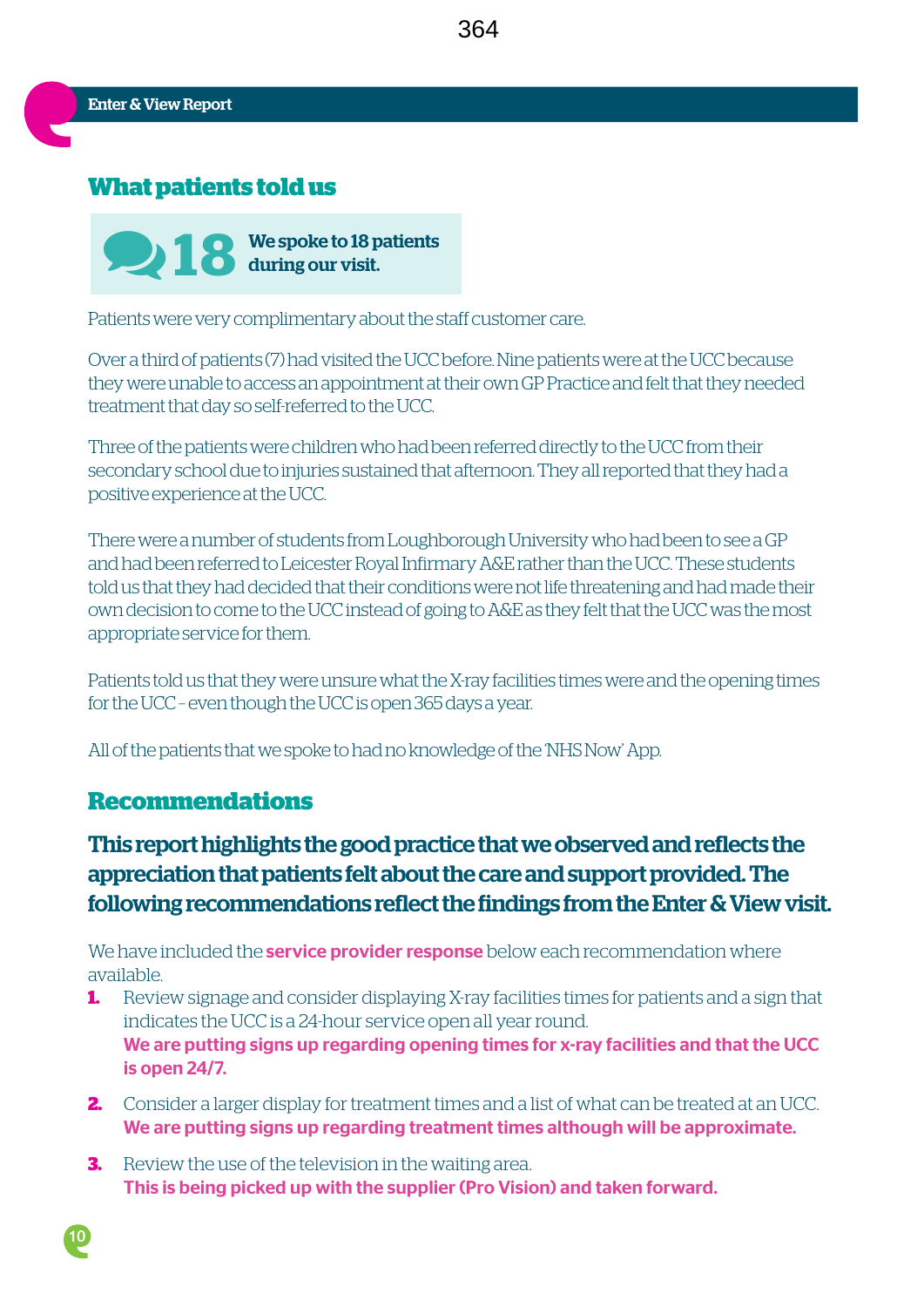- **4.** Consider installing a clock in the waiting area. We are currently looking into the purchase and installation of a clock.
- **5.** Explore options for having a coffee/ drinks machine available in the waiting area. This is ongoing, but needs further investigation in relation to the cost involved and any health and safety implications.
- **6.** Explore ways of providing patients with information on NHS 111 and the process for triage. We are putting some promotional leaflets etc within the waiting area and perhaps a small display with the patient journey mapped. In the future we may ask the Patient Experience Group to carry out some form of educational training and information sharing with patients about NHS 111 and when to call etc.
- **7.** Display the list of late night pharmacies prominently in the waiting area. A poster is being created to list opening times and will be displayed in the waiting area.
- **8.** Fix the disabled toilet door and include signs for the waste bins. The estates department have been contacted regarding the problem with the door and for a resolution as soon as possible.

### **Additional feedback**

In addition to providing responses to the recommendations above, the service provider also gave us an update on other issues raised in the report.

- **1.** Orange bags for clinical waste were used for the bin in the disabled toilet instead of black. The estates department have been contacted as they provide the cleaning services to ensure this does not happen again.
- **2.** There were two bins for different waste in the toilets, however there were no signs to indicate to patients which bin to use. We are currently looking into the provision of signage. Signage for all the bins within the LUCC is being updated.
- **3.** Patients said that they were unsure what times the X-ray facilities are available and it would be a good idea if the information rolling loop could be reinstated. If the TV in the waiting room is not reinstalled it will be removed and an LED message board will be sourced which could include all the relevant information including waiting times. Alternative are currently being looked into.
- **4.** There were no high back chairs available in the waiting area. This issue will be investigated regarding cost.
- **5.** Patients were not aware of the NHS Now app and there was no advertisement or promotion of it within the waiting area. We have started to look at the app and how it can be promoted.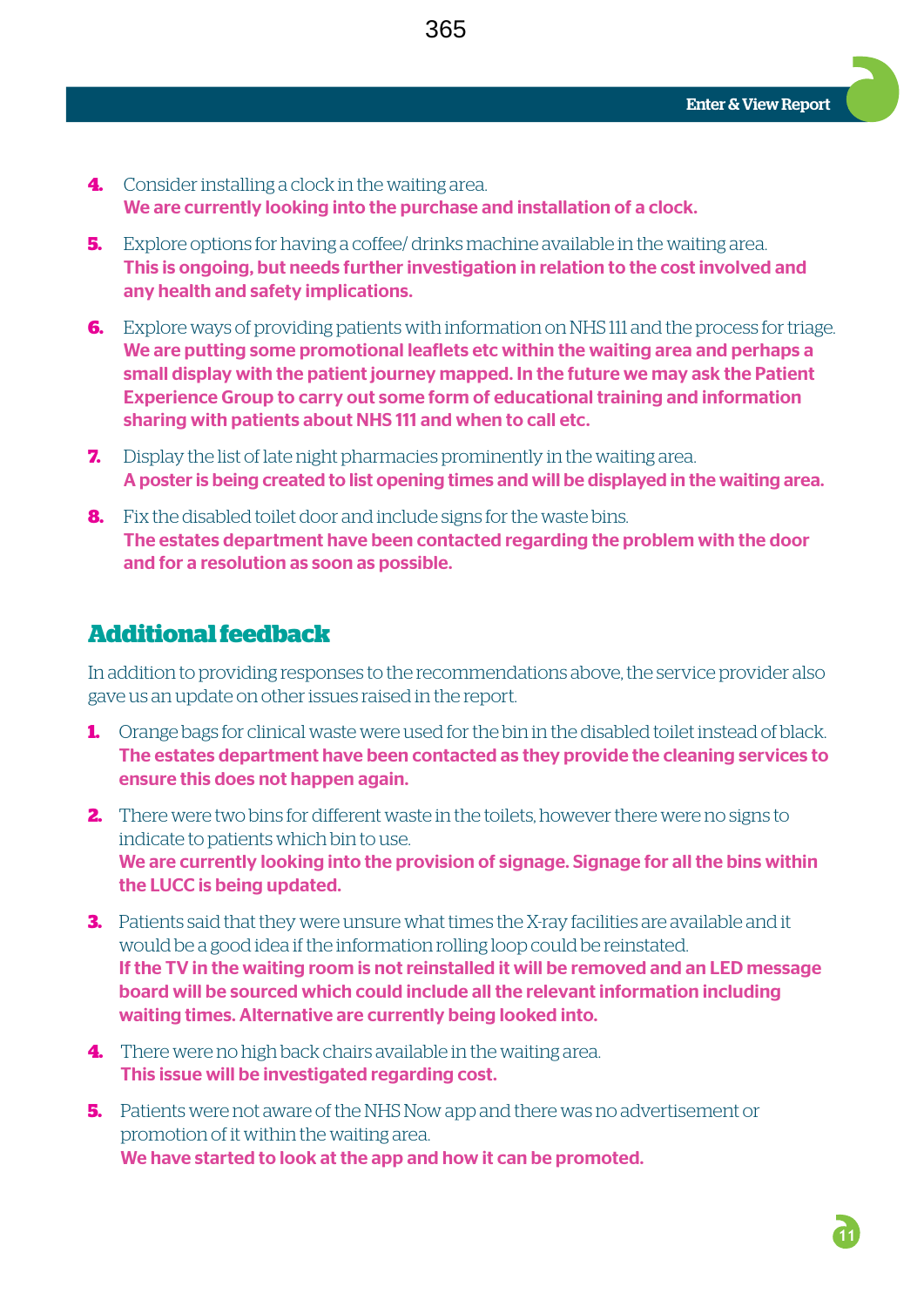## **Oadby Urgent Care Centre**

| <b>Address</b>                                                | <b>Oadby Urgent Care Centre</b><br><b>18 The Parade</b><br><b>Oadby</b><br><b>LE25BJ</b> |
|---------------------------------------------------------------|------------------------------------------------------------------------------------------|
| <b>Service Provider</b>                                       | <b>Northern Doctors Urgent Care Limited (Vocare)</b>                                     |
| <b>Service Commissioner</b>                                   | <b>East Leicestershire &amp; Rutland Clinical</b><br><b>Commissioning Group</b>          |
| <b>Date and time of visit</b>                                 | <b>Friday 4 November 2016</b><br>4pm-7pm                                                 |
| <b>Authorised</b><br>representatives<br>undertaking the visit | 3 - Authorised Representatives<br>1 - Staff Lead                                         |

## **Services available**

Oadby UCC is open from 8am to 9pm Monday to Friday and 8am to 8pm Saturdays, Sundays and Bank Holidays. There are no X-ray facilities available.

## **Access to Oadby UCC**

Oadby UCC provides urgent care for minor injuries and illnesses for the residents of Oadby and the surrounding areas.

The authorised representatives found Oadby UCC difficult to find. A covered walkway leads from The Parade to the UCC entrance. The sign is small and above eye level. One small sign opposite points directly to the walkway. Neither this sign nor the signs at the centre entrance indicate the medical services provided.

When driving to Oadby UCC the signage is similarly problematic. There is a sign





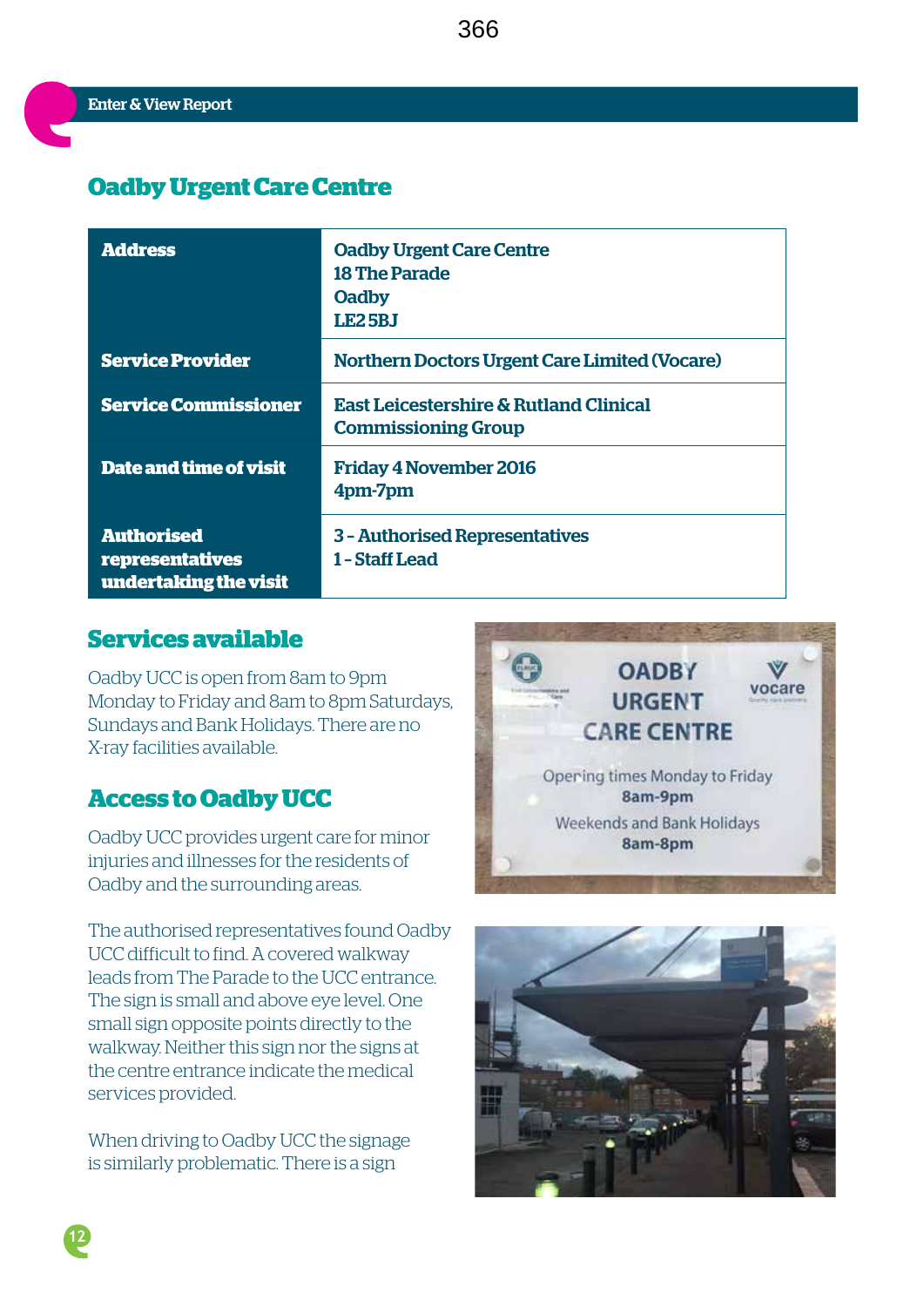directing traffic for the UCC towards the town centre but once you have turned into the Parade the next small sign is obscured by leaves on a nearby tree.

There is ample free parking on two car parks at Sandhurst street and East street (3 hours free) and free on street parking on the Parade.

There is a small free car park (11 spaces) and one for Oadby UCC but it is difficult to gain access, which is via the residential area behind the UCC.



There is one disabled parking space. This could be particularly difficult for patients with mobility issues.

367

#### **Reception and waiting area**

Oadby UCC is located in a single storey building and initial access is via automatic external doors. The inner doors are heavy and difficult to open. There is a notice to tell people to knock on the window if they need assistance with the door. The opening hours for Oadby UCC are clearly displayed.

The receptionist and the centre manager were pleasant, helpful and welcoming. We observed patients being greeted on arrival and they were given a form to complete. (Except for those with appointments made via NHS 111). The form included a voluntary description of symptoms. The centre manager said the receptionists could judge if they needed to 'jump the queue' from patients' appearance and stated symptoms. Depending on their symptoms, patients were booked to see a GP or an Emergency Care Practitioner.

A notice on the reception stated that waiting time was currently 20 minutes. Whilst we were there, we did not observe anyone waiting this long.

The rows of chairs in the waiting area are well spaced with room for pushchairs or wheelchairs. None of the chairs had arms but when we raised this with staff at the end of the visit, we were told that chairs with arms were available from one of the treatment rooms. There were no tables or magazines available to patients.

There was not a separate area for children.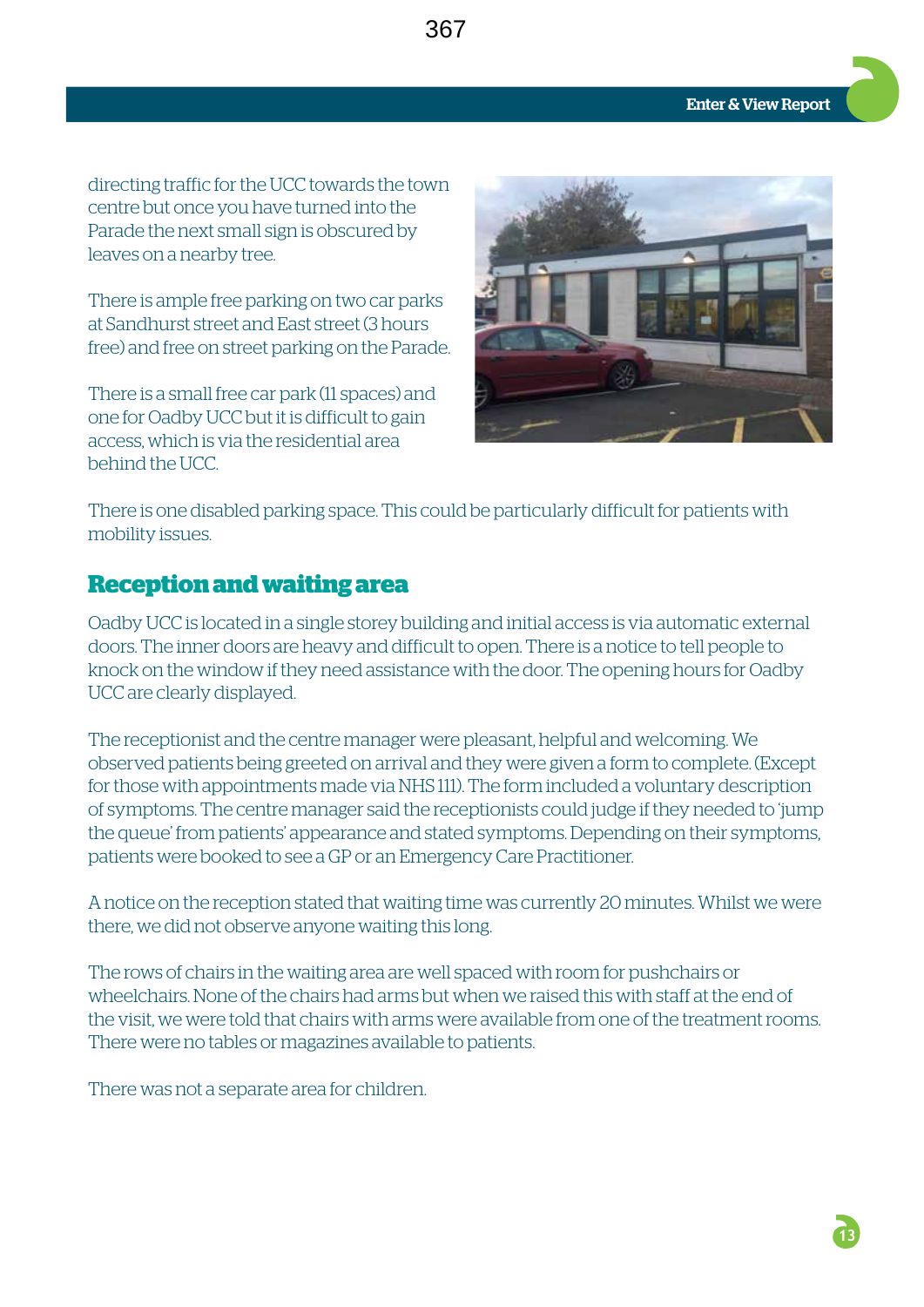## **Information for patients and visitors**

The noticeboards were all very tidy with appropriate health information on display. For example; Sepsis identification, Sexual Health Services, how to make a complaint, Emergency dental service etc. We observed a patient reading the notices during our visit.

However, there was very little information for patients about what services were available and what conditions could be treated at an UCC.

## **Patient facilities**

vocare PLEASE NOTE THAT **FIRE TEST** 

There is a water machine in the reception office. We were told that due to misuse by some patients, patients have to request a drink from a staff member. There is a sign notifying patients. There is no onsite access to hot drinks or snacks for patients.

There are no X-ray facilities for patients. We asked the staff about this and were told that the current building would not be suitable to provide X-rays as it is too small.

There are two toilets off the reception area. Both of the toilets were clean. There was a third toilet in the treatment area for use of those giving samples.

## **What patients told us**

**18** We spoke to 18 patients during our visit.

Patients who had previously visited Oadby UCC shared positive experiences of the centre and clinical staff. The staff told us that it was quieter than normal for a Friday night.

Two thirds of patients (12) had visited Oadby UCC before. 14 patients had not been in contact with the GP before arriving at the UCC. Some of these patients reported that they had visited Oadby UCC as they were unable to get a GP appointment at short notice.

Four patients had problems locating Oadby UCC and said that the signs are very small and the car park is difficult to access.

Patients felt that they received a good service at Oadby UCC.

All of the patients that we spoke to had no knowledge of the 'NHS Now' App.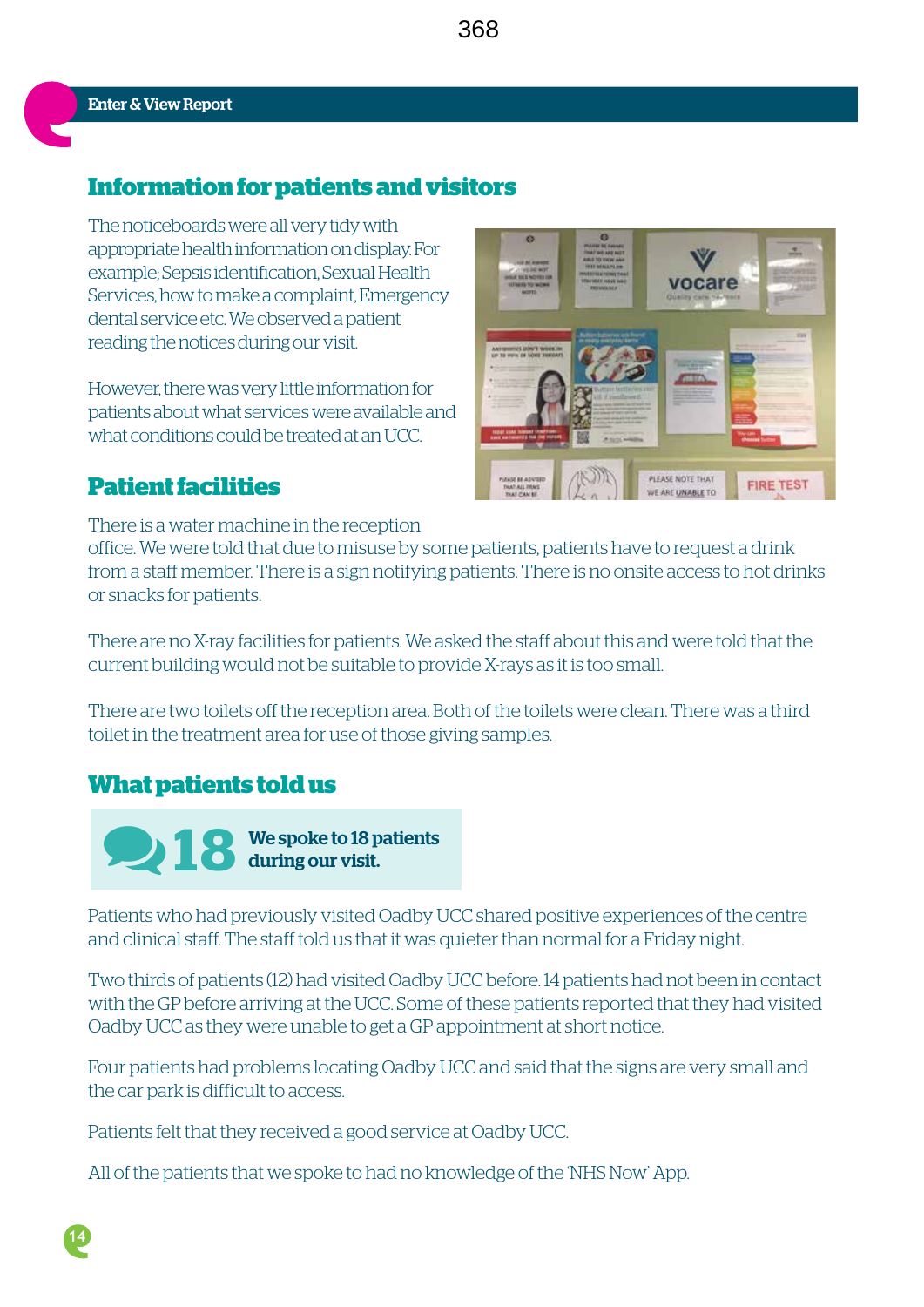### **Recommendations**

This report highlights the good practice that we observed and reflects the appreciation that patients felt about the care and support provided. The following recommendations reflect the findings from the Enter & View visit.

369

We have included the **service provider response** below each recommendation where available.

- **1.** Improve the road signage to the UCC and the exterior signs to the centre. This is a highways issue and we are unable to influence this, we have all the original signage from when the UCC was a GP surgery. We have recently ensured that signage is on the end of the walk way and there is also a large sign on entrance to the car park and on the building itself.
- **2.** Investigate having X-ray facilities available for patients. There is no space to be able to install this facility within the centre and is also not part of the contract which was procured by the CCG.
- **3.** Include chairs with arms in the waiting area.
- **4.** Review the inner door to make it easier for patients to open. Unfortunately this is a fire door so we are restricted to keeping it closed. We have ensured that the sign is at a height which is wheelchair friendly to try and rectify this.
- **5.** Investigate having a space for children in the waiting area. Unfortuantely there is very little space in the waiting room especially on busy days, weekends and bank holidays. We try if needed to use a spare room near reception to sit children if they appear to be poorly.
- **6.** Explore options for having a coffee/ drinks machine available in the waiting area. We have previously trialed having a water machine in the waiting area and this caused problems with water being spilt. There would be a health and safety concern with having a hot drinks machine when there are children in the waiting room.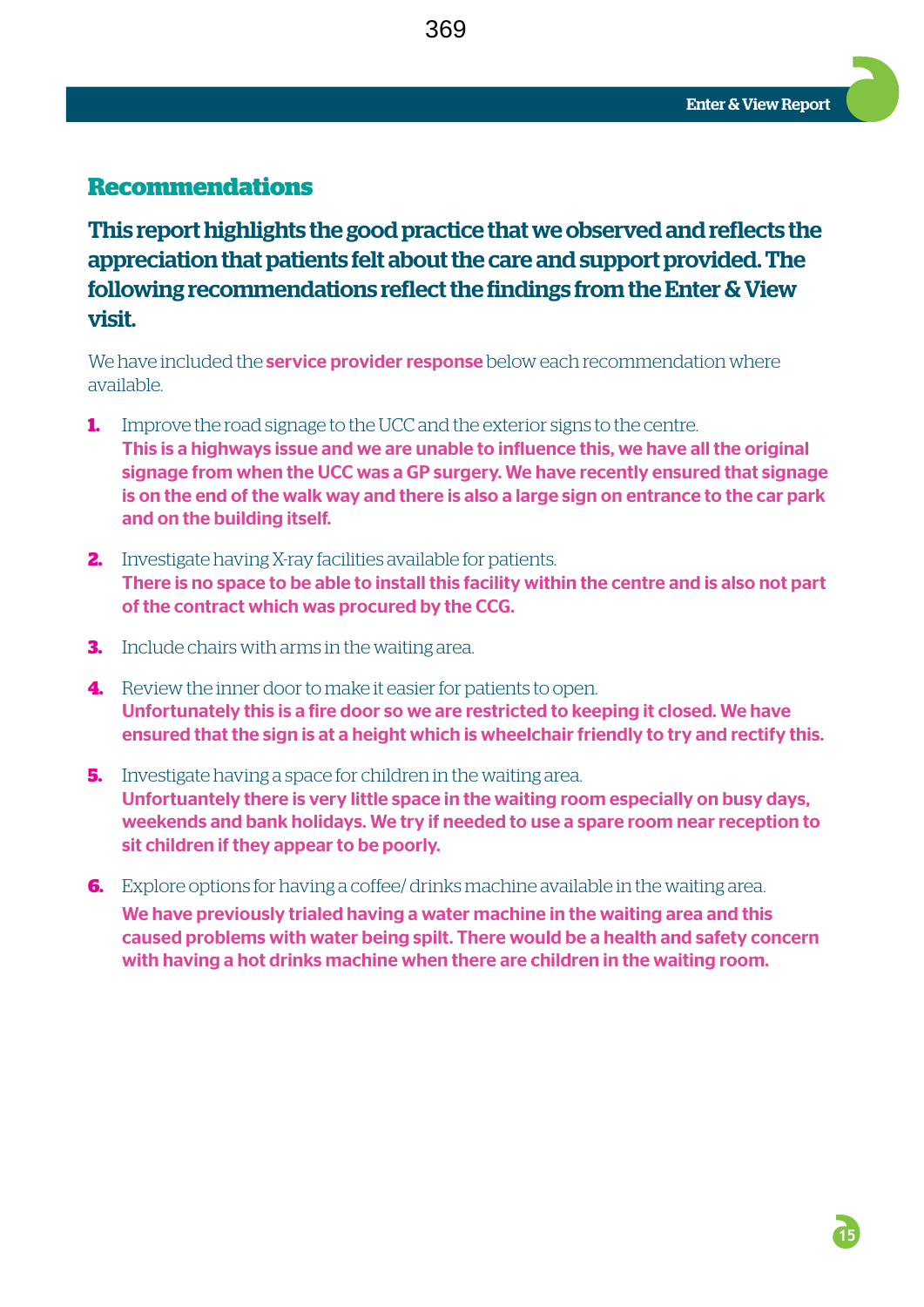## **Market Harborough Urgent Care Centre**

| <b>Address</b>                                                | <b>Market Harborough District Hospital</b><br><b>58 Coventry Road</b><br><b>Market Harborough</b><br><b>LE16 9DD</b> |
|---------------------------------------------------------------|----------------------------------------------------------------------------------------------------------------------|
| <b>Service Provider</b>                                       | <b>Northern Doctors Urgent Care Limited (Vocare)</b>                                                                 |
| <b>Service Commissioner</b>                                   | <b>East Leicestershire &amp; Rutland Clinical</b><br><b>Commissioning Group</b>                                      |
| Date and time of visit                                        | <b>Friday 4 November 2016</b><br>4pm-7pm                                                                             |
| <b>Authorised</b><br>representatives<br>undertaking the visit | <b>2 - Authorised Representatives</b>                                                                                |

## **Services available**

Market Harborough UCC is open from 5pm to 9pm Monday to Friday and 9am to 7pm Saturdays, Sundays and Bank Holidays. X-ray facilities are available on weekdays between 8.30am to 5pm.

We are aware that the hospital and UCC is due to relocate to a new build on the St Luke's Hospital site early in 2017.

## **Access to Market Harborough UCC**

Market Harborough UCC is located within Market Harborough District Hospital.

This is an old Victorian Hospital Building, which serves to provide out patients, physiotherapy and a number of other clinical services including Minor Illness/ Injury and the Urgent Care service.





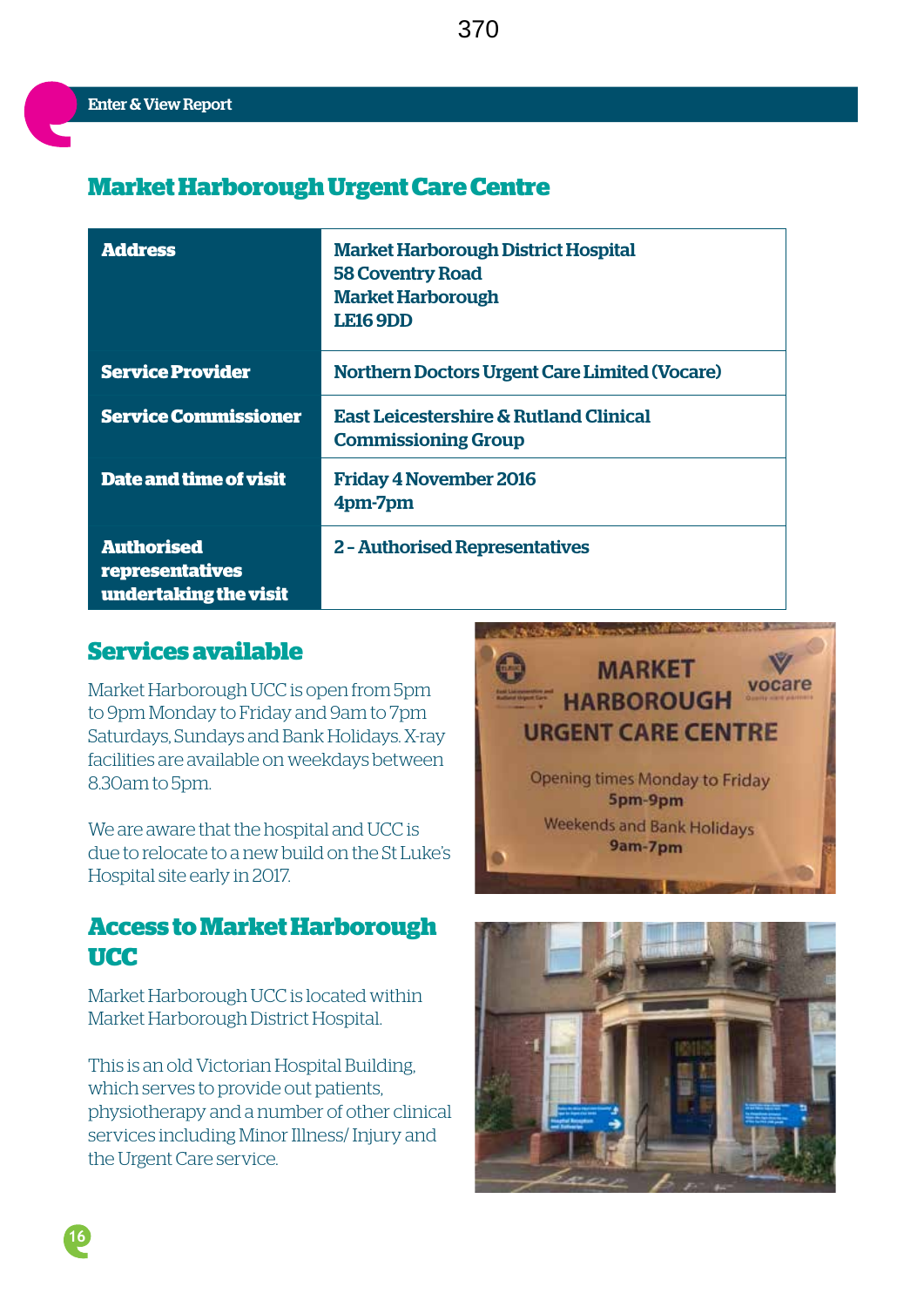Market Harborough UCC is accessed from the small car park at the back of the main building. The directional signage at the front of the hospital points visitors towards the rear of the hospital building. The signs are small and the directions were unclear, especially in the dark. It was also not clear where to progress once you enter the main corridor as there were no internal signs to the UCC. Overall, the team found that the access and entry to Market Harborough UCC is confusing.

### **Reception and waiting area**

On arrival, we were not expected even though we had made all the necessary contact and pre-arrangements leaving us having to explain to the receptionists and staff who we were and that we visiting to speak with patients and staff. We were unable to establish where the breakdown in communication occurred.

At 5pm, the main entrance doors to the hospital are locked. Access to Market Harborough UCC between 5pm and 9pm is by door buzzer operated through to the receptionist.



The reception desk is situated within the patient's waiting room and this is where patients are booked in and out. There is no privacy or screen from other patients waiting.

There was a white board above reception that related to staff on duty and waiting times. During our visit this was not changed or updated after 5pm when Market Harborough UCC became operational.

The doorway to the waiting area is accessible for wheelchairs and pushchairs.

There are individual adult sized chairs and a circular table on which was displayed several magazines. There is a large clock in the reception area.

We noted that a hearing loop was not in operation. We were advised that a hearing loop is in operation in the clinical rooms but not in the waiting area.

We noted that Market Harborough UCC appears tired and desperately in need of the planned replacement. The plaster on the walls is peeling and flaking and hazard strips are plentiful on the floors.

We noted that there was a hand sanitiser available but we did not observe anyone using this. We noted that it is not necessarily in the right location as it is located on a far wall opposite to the entrance door.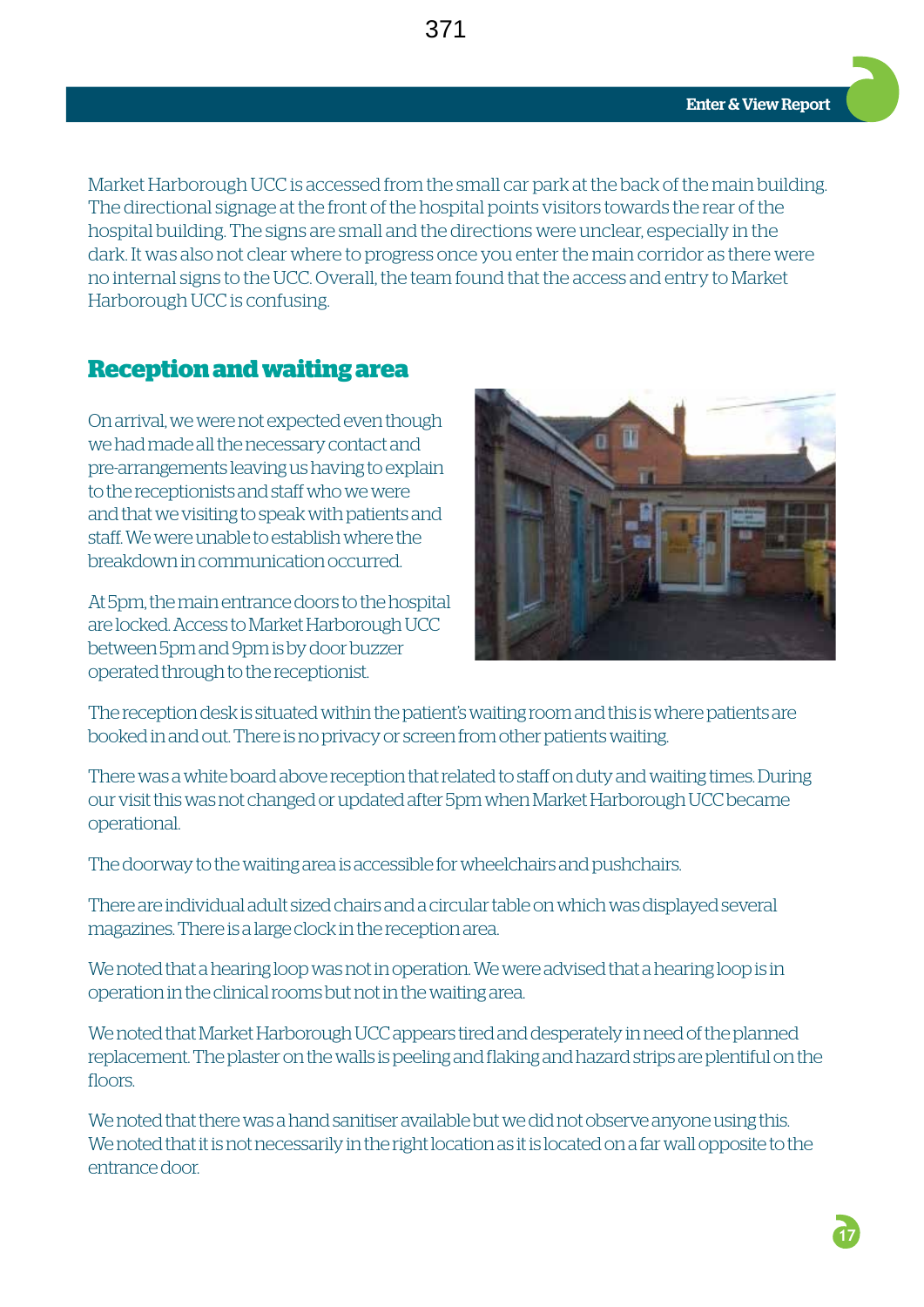### **Information for patients and visitors**

There are three noticeboards with an assortment of posters and we noted that some of which were not up to date. The posters on two of the noticeboards were confusing as they were not categorised by topics. The majority of posters were not laminated.

No information was observed that would provide patients with Market Harborough UCC opening times and what services are provided.

There was an information rack on one wall in which there were an assortment of information leaflets – including commercial material, self-care leaflets and other health care leaflets. One of the noticeboards contained in a very neat and well-presented manner, several posters on Antibiotic Awareness. We noted that there were two 'NHS UCC Wheels' promotional material hidden at the back of the rack.

We noted that the Friends & Family Test forms were available. However, the box for completed forms was old and faded. We did not see any information or posters on display about how to make a complaint.

#### **Patient facilities**

Wheelchair access is available and we observed one patient wheelchair user.

There is one unisex toilet available that is old with a high cistern with a high chain that may be difficult to some patients to reach. The toilet was clean and functional.

On asking we were shown a disabled toilet available in the decommissioned ward, although there did not appear to be any signs advising this.

#### **What patients told us**



 **5** We spoke to 5 patients during our visit.

We asked the staff if this is usual for a Friday night and were told that usually there would be 16 patients.

None of the patients had been to the GP before they arrived at Market Harborough UCC.

Patients were frustrated that they had to travel elsewhere after 4.30pm for an X-ray although the information given on leaflets 'states Urgent Care Centre with X-ray facilities'.

There is no doctor on site. Patients were told by NHS 111 service what was provided and at what time the UCC was open - indicating that patients would be able to see a doctor or have an X-ray within the UCC. This led to some patients making a 25-mile round trip and still not being seen for an X-ray or by a doctor.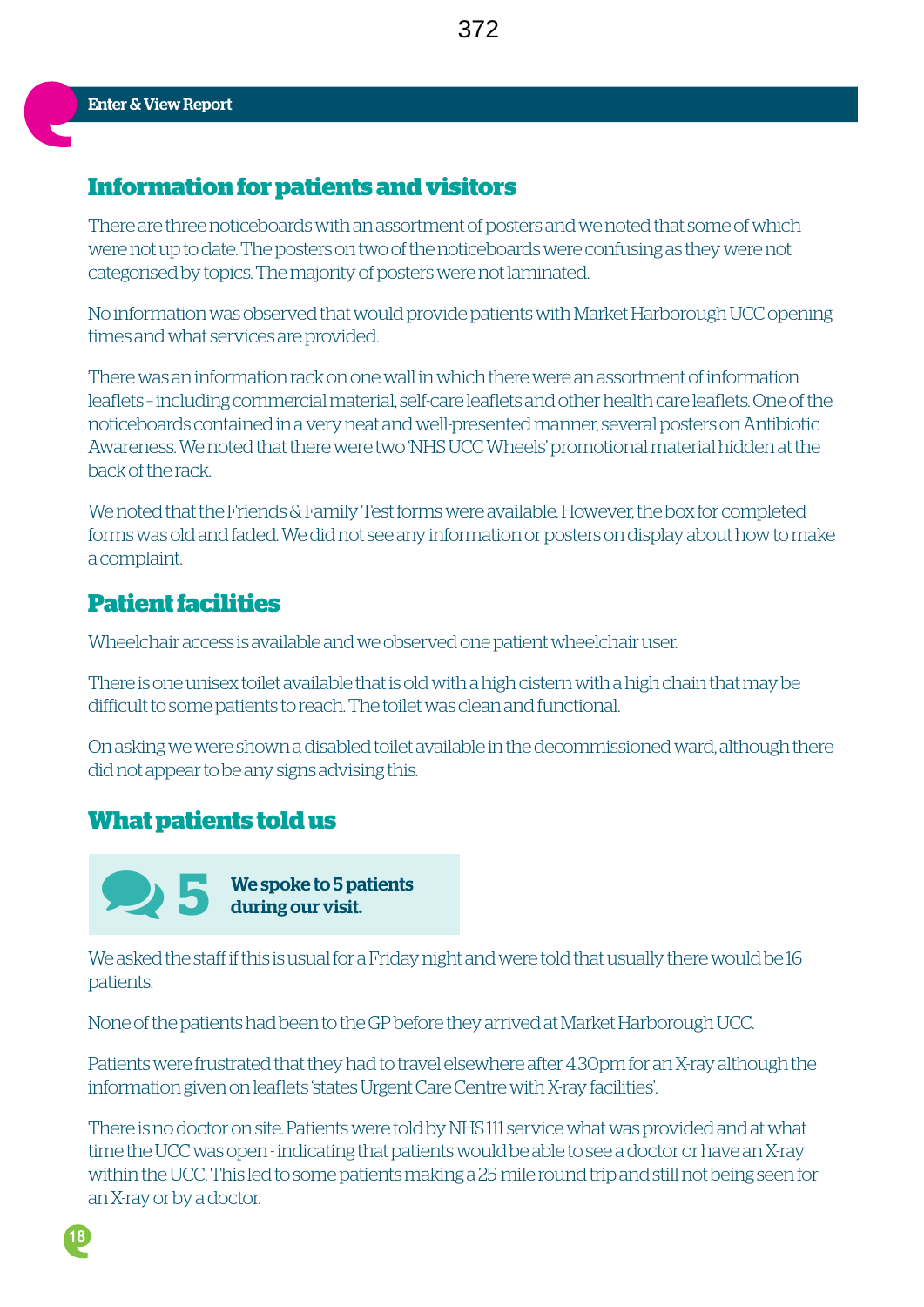All of the patients were seen within 30 minutes. The patients that we spoke with were pleased to be able to access the service, near to home where the wait is short.

Some patients told us that it was difficult to find unless you had visited before. One patient got lost and was directed to the wrong hospital. Overall, those spoken to seemed to understand what the service provided having been at least once before.

All of the patients and staff that we spoke to had no knowledge of the 'NHS Now' App.

### **Recommendations**

## This report highlights the good practice that we observed and reflects the appreciation that patients felt about the care and support provided. The following recommendations reflect the findings from the Enter & View visit.

We have included the **service provider response** below each recommendation where available.

- 1. Keep the white board in reception up to date in line with the service being provided or consider removing the board.
- 2. Look at ways of improving communication and privacy for patients booking in and out of reception. This is unfortunately a space issue which will be addressed with the new build due to move in March 2017.
- 3. Remove the old posters and notices.
- 4. Provide and promote up to date UCC information. Provide details about the 'NHS Now' App, NHS 111 and 'Choose Better' campaign. This information has previously been available but we are unsure why it is no longer in the waiting area. We will ensure this information is displayed.
- 5. Review the publicity material available and clearly differentiate between the Minor illness, Minor Injury service and UCC Services. Promote clearly which services are provided, their opening hours and the distinction between them so that patients are less confused. Vocare clearly display an opening sign on the outside of the building.
- 6. Agree delegated responsibility for the management of the shared space.
- 7. Improve signage to the toilets.
- 8. Replace the Friends and Family Box.
- 9. Provide information to patients on how to make a complaint. Vocare do have a poster on their wall space on how to make a complaint.
- 10. Review the position of the hand sanitiser. This will be addressed when the services move site in March 2017.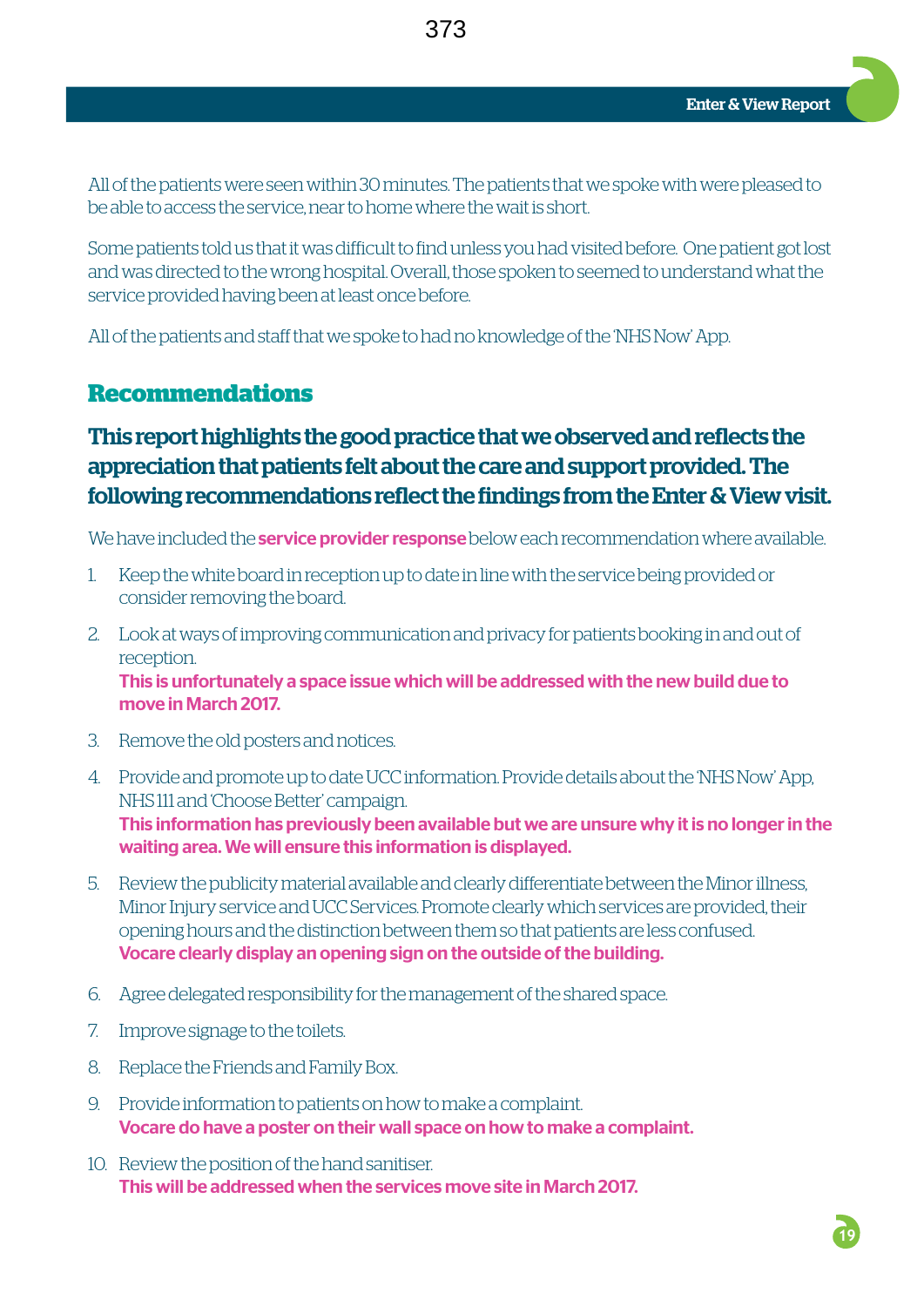## **Melton Mowbray Urgent Care Centre**

| <b>Address</b>                                                | <b>Melton Mowbray Hospital</b><br><b>Thorpe Road</b><br><b>Melton Mowbray</b><br><b>Leicestershire</b><br><b>LE131SJ</b> |
|---------------------------------------------------------------|--------------------------------------------------------------------------------------------------------------------------|
| <b>Service Provider</b>                                       | <b>Northern Doctors Urgent Care Limited (Vocare)</b>                                                                     |
| <b>Service Commissioner</b>                                   | <b>East Leicestershire &amp; Rutland Clinical</b><br><b>Commissioning Group</b>                                          |
| <b>Date and time of visit</b>                                 | <b>Friday 4 November 2016</b><br>4pm-7pm                                                                                 |
| <b>Authorised</b><br>representatives<br>undertaking the visit | <b>2 - Authorised Representatives</b><br>1 - Staff Member                                                                |

### **Services available**

The UCC is open from 5pm to 9pm Monday to Friday and 9am to 7pm Saturdays, Sundays and Bank Holidays. There are no X-ray facilities available.

#### **Access to Melton Mowbray UCC**

Melton Mowbray UCC is located within Melton Mowbray Hospital. The UCC supports patients with minor injuries, illness and urgent care needs.

Melton Mowbray UCC is located just outside the town centre. There is an ample size car park directly outside the hospital entrance and nine disabled parking spaces. On entering Melton Mowbray UCC there is a sign about the Minor Injury/ illness Service based at the hospital but there is no information about Melton Mowbray UCC and opening times. The hospital is on one level and access is via two large automatic doors. We observed patients accessing the hospital with ease.



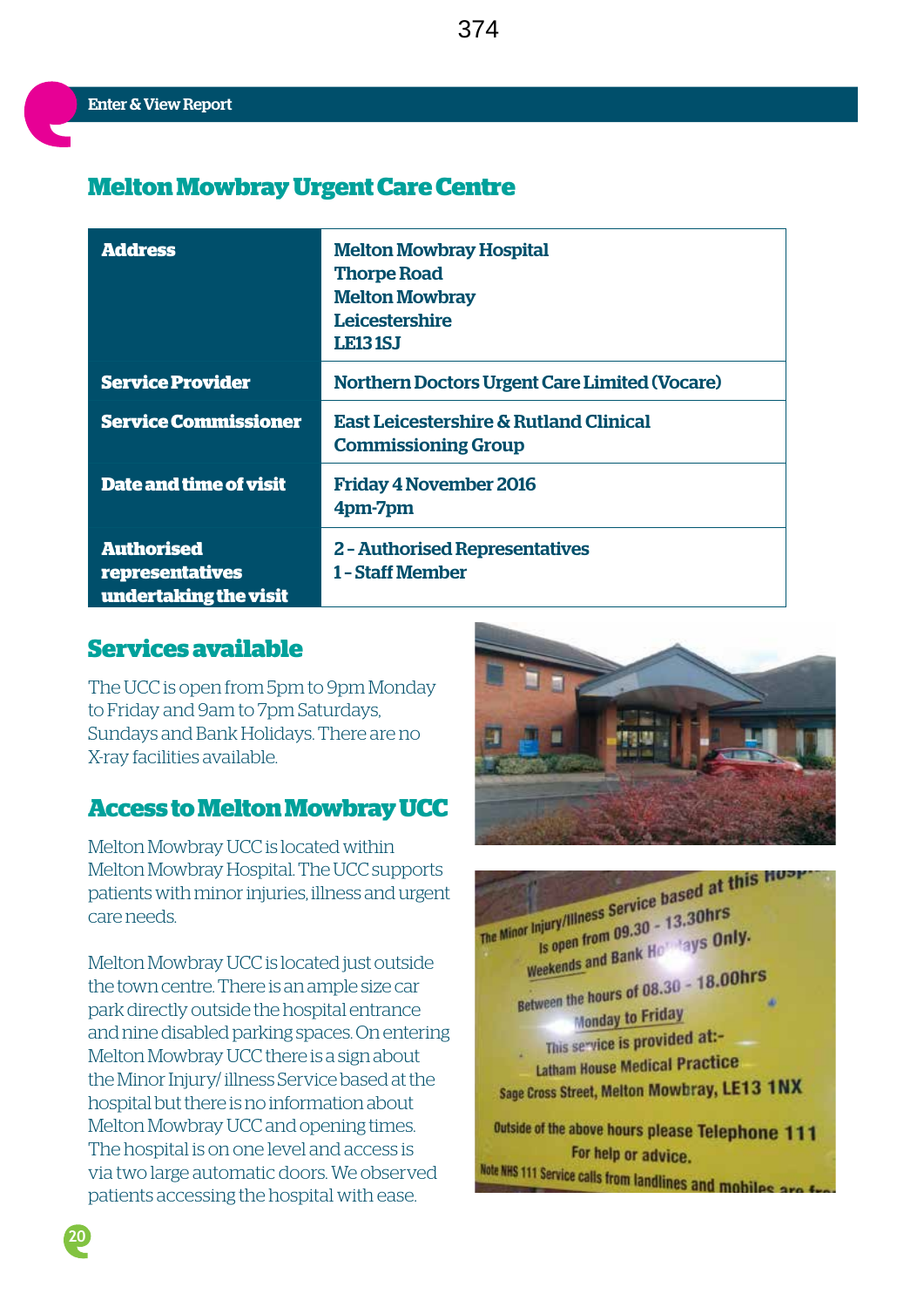## **Reception and waiting area**

The main reception area is very spacious and the UCC waiting area is located just off from the reception desk. There is a large reception desk where patients can sign in to Melton Mowbray UCC. There are Friends and Family Test comment cards available at the reception desk, which patients can complete to share their experience of the service.

The hospital walls are painted pale blue and the waiting area is clean and bright. There are a number of paintings on the wall in the



waiting area. The waiting area was clean with rows of ample chairs. We did note that there were no high back chairs in the waiting area.

375

There are wheelchairs available in the reception. During our visit, we observe a patient arriving to check in who nearly fainted at the reception desk. The nurses and staff all helped to get the patient in a wheelchair and the patient was seen straightaway.

## **Information for patients and visitors**

In the waiting area, there is a small freestanding noticeboard with a couple of posters. As the hospital is a shared space, there are a number of noticeboards with general patient leaflets and information. None of these are specific for Melton Mowbray UCC.

There is a small noticeboard near the entrance/ exit which was not well utilised.

No information was observed that would provide patients with Melton Mowbray UCC opening times and what services are provided. There were no details about NHS 111 on display. We did not observe any details



about late night pharmacies. We asked the reception staff who were able to provide details of a local late night pharmacy. However, there are no notices to let patients know this.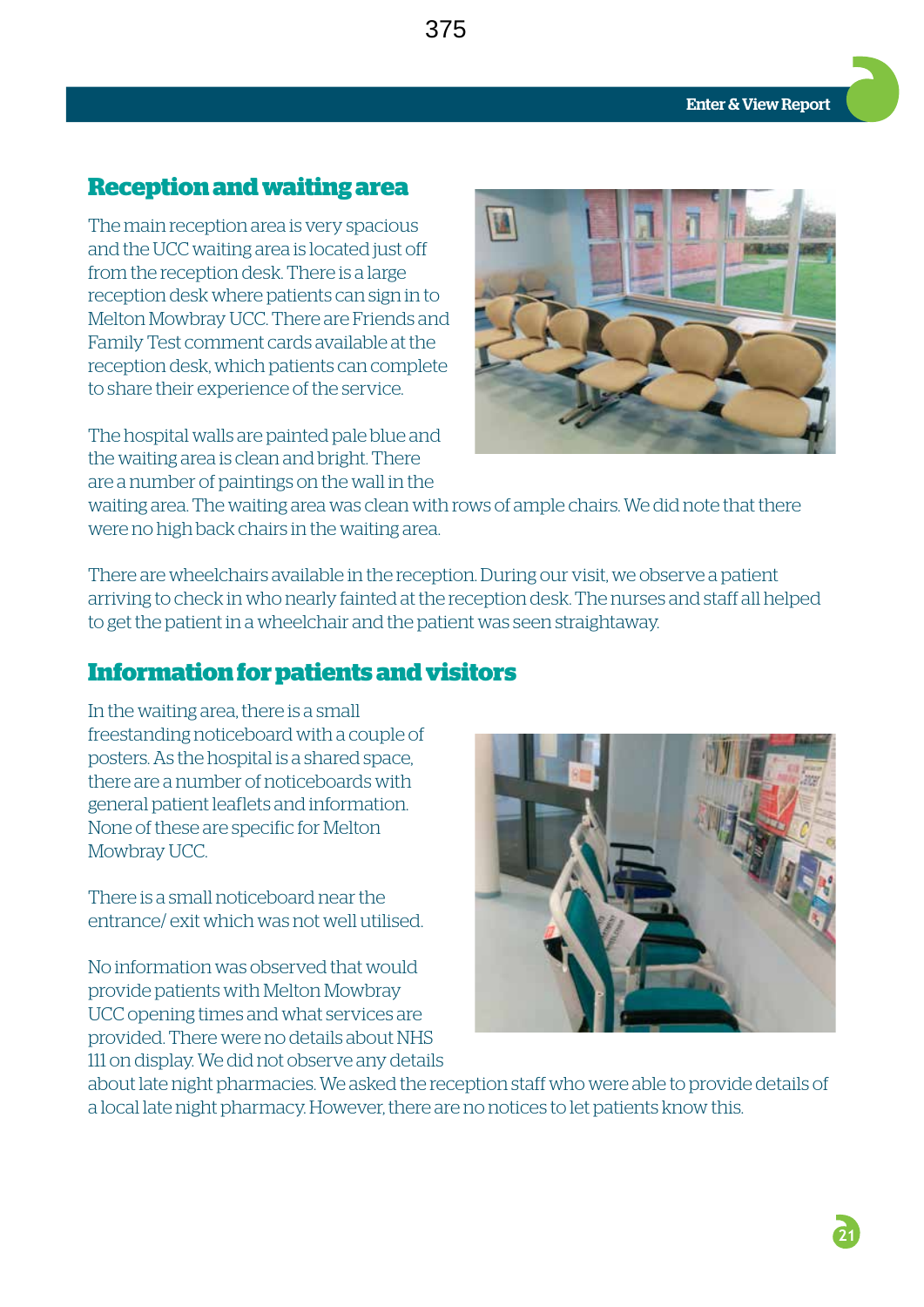## **Patient facilities**

We noted that there was a water machine available. There were no hot drinks facilities or a food vending machine. This was a frustration for patients and visitors at the hospital.

We noted that there was not a children's area in the waiting area. There were also no magazines available to patients.

From the reception area, there is not a clear sign to indicate where the toilets are. The male and female toilets were clean and spacious. The disabled toilet was out of order and we were told that parts had been ordered for the toilet. The staff were able to redirect visitors to an alternate disabled toilet.



We noted that hand sanitisers were available for patients and visitors.

There are no X-ray facilities for patients.

### **What patients told us**



**22**

 **4** We spoke to 4 patients during our visit.

We asked the staff if this is usual for a Friday night and were told that usually there would be 16 patients.

One patients had been to the GP before they arrived at the UCC. Two of the other patients had been advised by the GP receptionist to go to the UCC.

All of the patients located the UCC with ease.

There is no doctor on site. Patients would like to have a doctor available for serious diagnosis. One patient would like to see the hospital turned into an A&E department due to the distance to the closest A&E.

Patients were frustrated with the lack of a hot drink and snack machine available.

All of the patients were seen within 1 hour.

Two of the patients that we spoke to had used the 'NHS Now' App to find the UCC.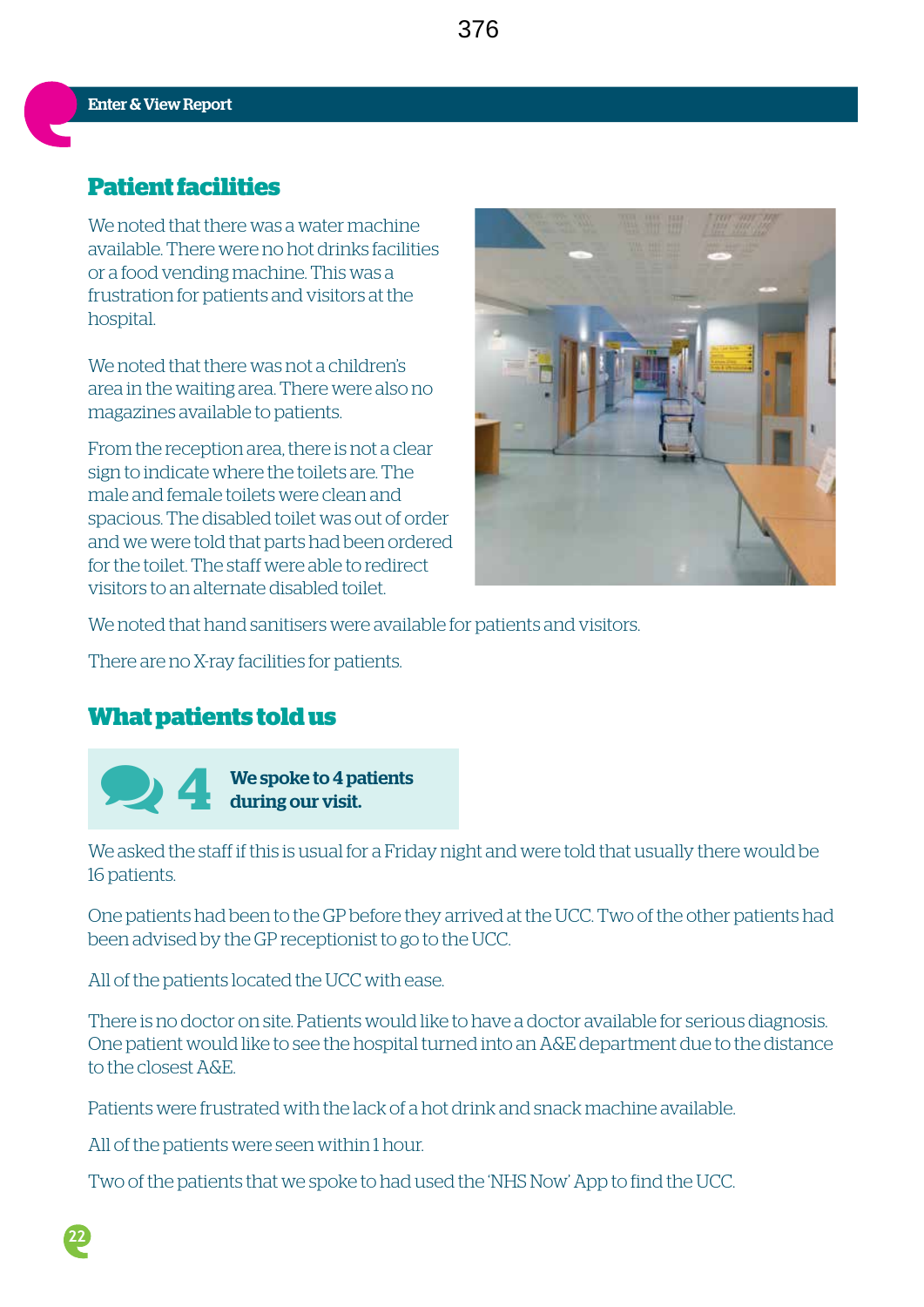#### **Recommendations**

This report highlights the good practice that we observed and reflects the appreciation that patients felt about the care and support provided. The following recommendations reflect the findings from the Enter & View visit.

377

We have included the **service provider response** below each recommendation where available.

- **1.** Have a dedicated UCC noticeboard with details about the 'NHS Now' App, NHS 111, pharmacies and the 'Choose Better' campaign.
- **2.** Investigate having a space for children in the waiting area. There is a separate children's waiting room next to the clinical room.
- **3.** Explore options for having a drink / vending machine available in the waiting area. There was a vending machine in the waiting area. This area was managed by the hospital who decided it should be removed. We do not have any influence on this.
- **4.** Have a toilet direction sign installed in reception. This will be passed on to NHS Property Services as we do not own the building. We are also not the majority users of the building.
- **5.** Display the UCC times inside and outside the building. There is a sign on the wall outside the UCC stating the UCC opening times.
- **6.** Consider installing a television and including magazines for patients in the waiting area. This will be passed on to NHS Property Services as we do not own the building.